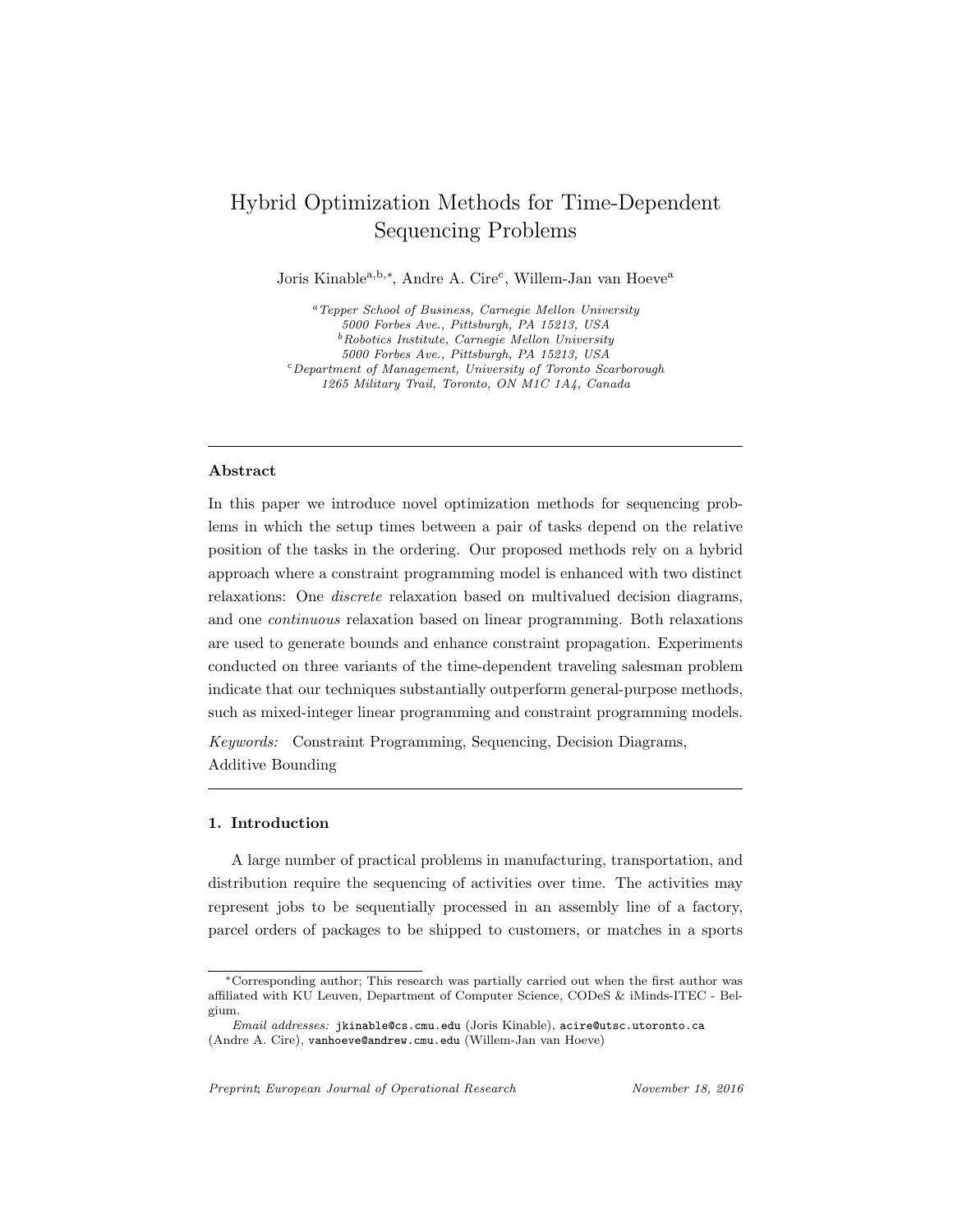league, to name a few. Sequencing problems have been prominently studied in operational research, in particular in the context of scheduling and routing [\(Pinedo,](#page-31-0) [2008;](#page-31-0) [Cook,](#page-29-0) [2012\)](#page-29-0).

Often activities in a sequencing problem are subject to operational constraints and optimization criteria involving setup times, i.e., the minimum time that must elapse between two consecutive activities in a sequence. A setup time typically models the time to change jobs in an assembly line or the travel times between cities in traveling salesman problems (TSPs). In classical sequencing problems [\(Garey and Johnson,](#page-29-1) [1979;](#page-29-1) [French,](#page-29-2) [1982;](#page-29-2) [Pinedo,](#page-31-0) [2008\)](#page-31-0), the setup time is only defined between pairs of activities. However, in many practical applications the setup time is also a function of the order of the activities in the sequence. Such position-dependent setup times are useful in modeling different states of a resource throughout a schedule, such as when aging and learning effects are considered [\(Rudek,](#page-31-1) [2012\)](#page-31-1). Aging effect takes place when the internal components of a machine degrades after performing a number of tasks, or due to fatigue of human resources throughout a day; see, e.g., [Jeng and Lin](#page-30-0) [\(2004\)](#page-30-0); [Yin et al.](#page-32-0) [\(2012\)](#page-32-0); [Huang and Wang](#page-30-1) [\(2015\)](#page-30-1). Learning effect occurs when an employee becomes more proficient in her tasks, or in highly automated manufacturing system when iterative control systems compensate for motion errors after each job is completed [\(Arimoto et al.,](#page-28-0) [1984;](#page-28-0) [Biskup,](#page-28-1) [1999;](#page-28-1) [Wu et al.,](#page-31-2) [2007;](#page-31-2) [Yin et al.,](#page-31-3) [2009\)](#page-31-3).

Another well-known example of application is the traveling deliveryman problem (TDP), associated with several practical applications in operations research [\(Blum et al.,](#page-28-2) [1994;](#page-28-2) [Simchi-Levi and Berman,](#page-31-4) [1991\)](#page-31-4). Given a set of geographically dispersed customers and a central depot, the TDP asks for a tour that starts at the depot and minimizes the total sum of times to arrive at each customer. The TDP can be cast as a position-dependent scheduling problem through a suitable transformation [\(Lucena,](#page-30-2) [1990\)](#page-30-2), and spans a variety of exact approaches in the literature; see, e.g., [Fischetti et al.](#page-29-3) [\(1993\)](#page-29-3); [van Eijl](#page-31-5) [\(1995\)](#page-31-5); Méndez-Díaz et al. [\(2008\)](#page-30-3).

Introducing position-dependent setup times typically makes the problem much more difficult to solve when compared to the position-independent counterpart. While [Applegate et al.](#page-28-3) [\(2006a\)](#page-28-3) reports solving the classical TSP with up to 100,000 nodes, only recent attempts were successful in solving 100-node instances for the TSP variant with position-dependent travel times [\(Abeledo](#page-28-4) [et al.,](#page-28-4) [2013\)](#page-28-4). In addition, literature that considers typical real-world side constraints, such as precedence relations or time windows, is noticeably limited. In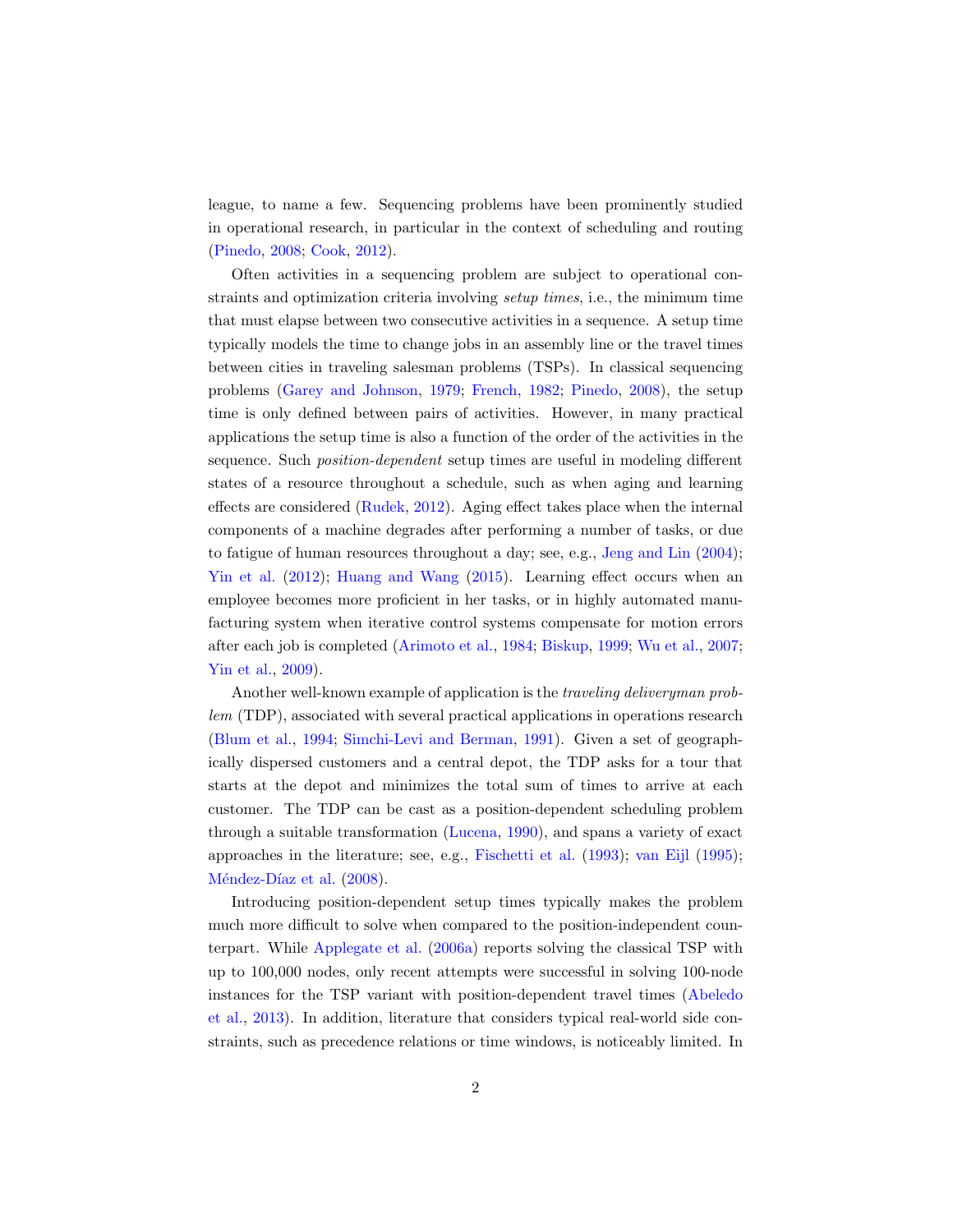this case, the majority of recent publications focus on dedicated solution techniques or heuristics. We refer to the recent survey by [Gendreau et al.](#page-29-4) [\(2015\)](#page-29-4) for more details.

In this paper we investigate efficient generic approaches to solve positiondependent sequencing problems which can easily incorporate additional side constraints, such as precedence constraints and time windows. Our techniques are based on exact hybrid methods that combine linear programming (LP), constraint programming (CP), and multivalued decision diagrams (MDDs), each having complementary strengths that can be exploited in novel solution methods for this class of problems.

Specifically, our proposed models are primarily solved within a CP framework, which is well-suited for a variety of complex scheduling problems due to its language expressiveness and specialized inference and search mechanisms [\(Baptiste et al.,](#page-28-5) [2006\)](#page-28-5). However, classical CP approaches are typically ineffective when solving sequencing problems with setup times, in particular due to the fact that the problem constraints are entirely decoupled from the objective function, leading to ineffective bounds [\(Andersen et al.,](#page-28-6) [2007\)](#page-28-6). To counteract these issues, we propose to enhance CP solution techniques with both a discrete and a continuous relaxation, described as follows.

The discrete relaxation is obtained by using MDDs, a graphical structure derived from a dynamic programming formulation of the problem and which have recently been proven highly effective for scheduling [\(Cire and van Hoeve,](#page-29-5) [2013\)](#page-29-5). MDDs provide a compact encoding of the solution space through which both lower and upper bounds on the optimum solution value can be computed. Specifically, MDDs enable computing bounds at each node of the CP search tree, thereby providing a means to effectively prune and guide the search.

The continuous relaxation of the problem is motivated by the extensive literature on mixed-integer linear programming (MILP) formulations for sequencing problems [\(Queyranne et al.,](#page-31-6) [1994;](#page-31-6) [van den Akker et al.,](#page-31-7) [1999;](#page-31-7) [Keha et al.,](#page-30-4) [2009\)](#page-30-4). Each formulation yields a continuous relaxation, i.e., the LP relaxation obtained by relaxing the integrality constraints. The LP provides bounds as well as dual information that can be exploited in a number of ways in optimization techniques. [Fischetti and Toth](#page-29-6) [\(1989\)](#page-29-6) proposed an additive bounding procedure which combines different LP relaxations to obtain a new valid optimization bound for the problem at hand, generally stronger than the strongest bound obtainable from the individual relaxations. In this work we demonstrate how additive bounding can be used to incorporate dual information from LP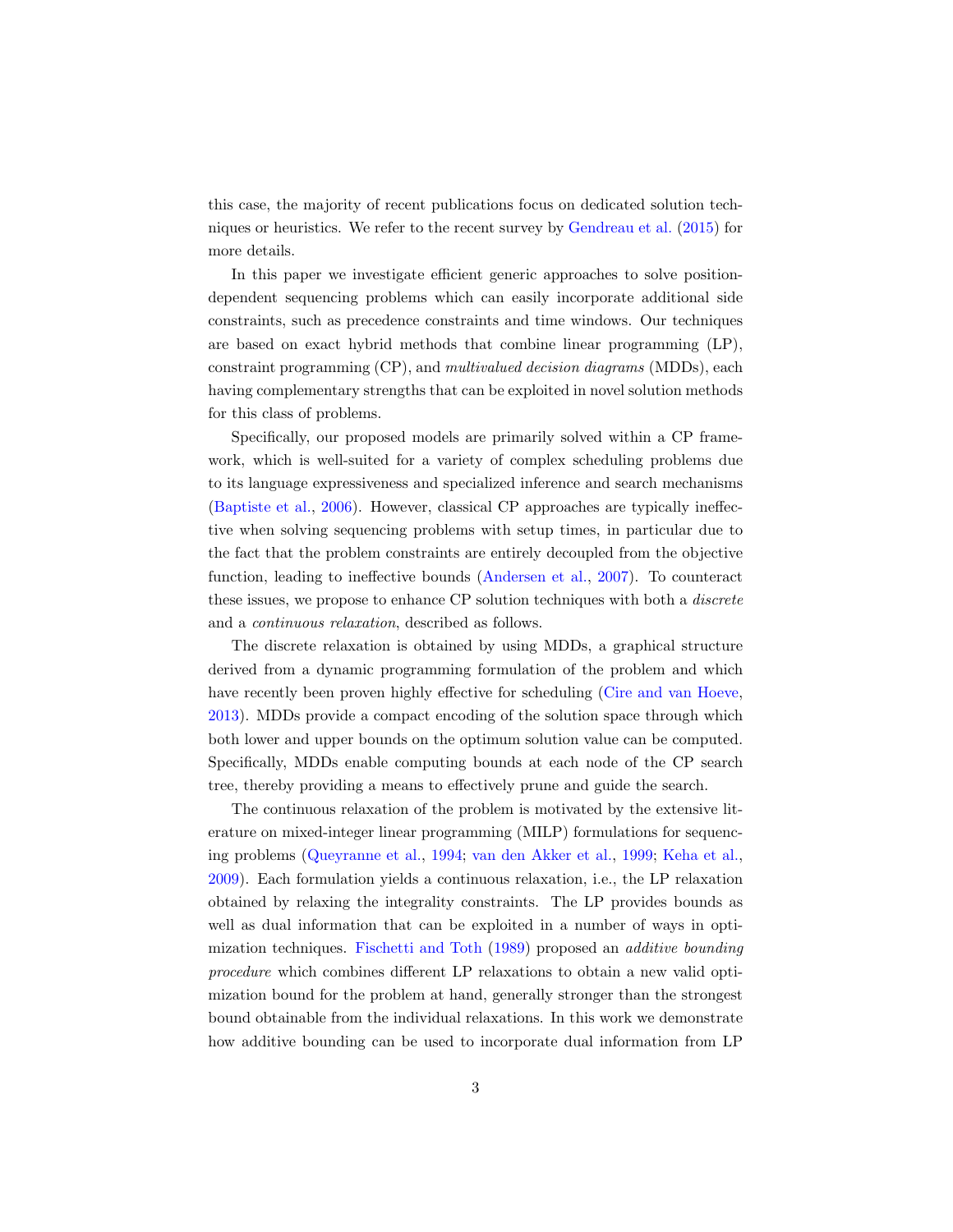relaxations into the MDDs, which can substantially strengthen the MDD.

In order to demonstrate the effectiveness of our hybrid method and to simplify exposition, we focus on three variants of the time-dependent traveling salesman problem (TD-TSP), the generalization of the TSP in which the travel time between two cities depend on the order in which cities are visited. Several solution approaches for the TD-TSP problem have been proposed, including a number of techniques based on MILP [\(Picard and Queyranne,](#page-31-8) [1978;](#page-31-8) [Gouveia](#page-29-7) [and Voss,](#page-29-7) [1995;](#page-29-7) [Miranda-Bront et al.,](#page-30-5) [2010;](#page-30-5) [Abeledo et al.,](#page-28-4) [2013\)](#page-28-4). Moreover, to exemplify the generality of our method, we also study the TD-TSP with time windows (TD-TSPTW) and the time-dependent sequential ordering problem (TD-SOP). The TD-SOP is identical to the TD-TSP, except for the fact that this problem also embodies precedence relations between tasks. We show that our proposed approaches are consistently superior to other generic techniques for both problems.

We note in passing that other related problems are also denoted by *time*dependent TSP in the literature. For instance, [Cordeau et al.](#page-29-8) [\(2012\)](#page-29-8) investigate TSP problems with time-dependent travel speeds, while travel times in [Albiach](#page-28-7) [et al.](#page-28-7) [\(2008\)](#page-28-7) and [Malandraki and Daskin](#page-30-6) [\(1992\)](#page-30-6) are defined as a function of the instant the tour leaves each city. In this paper we focus on the positiondependent version.

Contributions. Our two main contributions are as follows.

- 1. As our major result, we advance the state of the art in general-purpose position-dependent scheduling by proposing new solution methods to tackle such a class of problems. One of the key benefits of our method is that it can naturally incorporate a number of practical side constraints, such as time windows and precedence constraints.
- 2. We propose a novel way on how discrete and continuous relaxations can be integrated to speed up solution techniques, in particular using MDDs and LP relaxations. This technique also reveals a number of opportunities to integrate other well-studied relaxations for sequencing problems, such as the Held-Karp relaxation [\(Held and Karp,](#page-30-7) [1970\)](#page-30-7), assignment relaxations, and Lagrangian relaxations.

A number of state-of-the-art solution approaches for each of the individual problems studied in this paper have appeared previously in the literature. [Abeledo et al.](#page-28-4) [\(2013\)](#page-28-4) developed a highly efficient column generation approach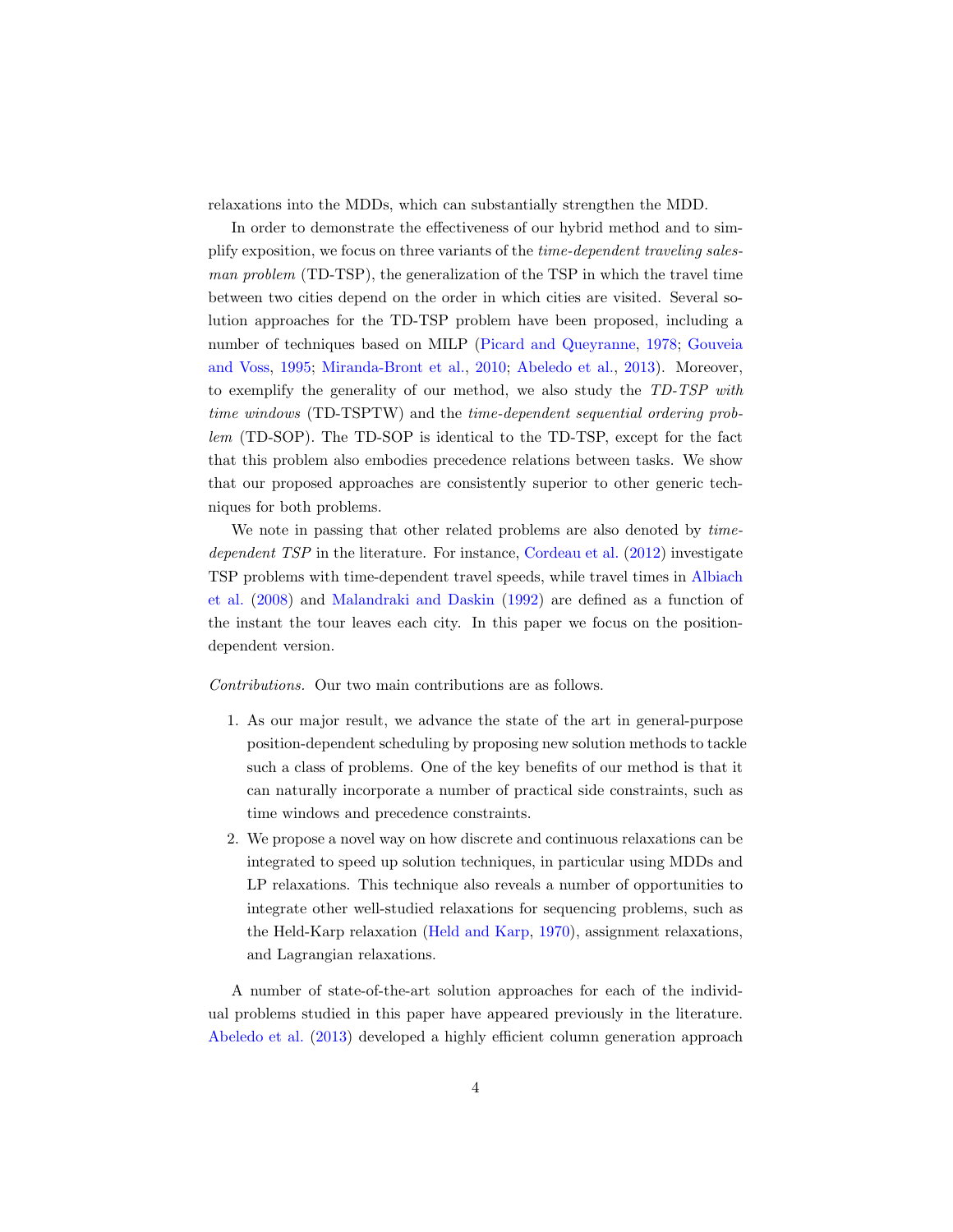for TD-TSP, strengthened with valid inequalities. Similarly, [Baldacci et al.](#page-28-8) [\(2012\)](#page-28-8) proposed a sophisticated method to solve the TSP-TW, a special case of the TDTSP-TW, through a dynamic programming approach with various state space relaxations. [Gouveia and Ruthmair](#page-29-9) [\(2015\)](#page-29-9) and [Cire and van Hoeve](#page-29-5) [\(2013\)](#page-29-5) recently closed a number of long-standing SOP instances. [Gouveia and](#page-29-9) [Ruthmair](#page-29-9) [\(2015\)](#page-29-9) relies on a cutting plane algorithm embedded in a branchand-bound framework, whereas [Cire and van Hoeve](#page-29-5) [\(2013\)](#page-29-5) use MDDs. Because exact methods for time-dependent versions of TSP-TW and SOP have not been studied before, we compare our approach with other generic solution methods, based on MIP and CP technology. As we will see in Section [6,](#page-19-0) our approach substantially outperforms CP and MIP models, often by orders of magnitude improved solving time, although on pure TD-TSP instances the specific approach of [Abeledo et al.](#page-28-4) [\(2013\)](#page-28-4) generally outperforms our method.

In the remainder of this paper, Section [2](#page-4-0) gives a formal description of the TD-TSP and of the TD-SOP. Next, CP models for both problems are provided in Section [3.](#page-5-0) Section [4](#page-7-0) introduces MDDs and discusses how they are integrated in a CP model for the TD-TSP. Then, Section [5](#page-12-0) focuses on additive bounding, and shows how to consolidate the bounds into an MDD. Computational experiments conducted on the TD-TSP and TD-SOP are reported in Section [6,](#page-19-0) where generic MILP and CP approaches are compared to our hybrid approach. Finally, Section [7](#page-27-0) concludes the paper.

## <span id="page-4-0"></span>2. The TD-TSP(TW) and TD-SOP Problem

The TD-TSP is a version of the TSP where travel times also depend on the order in which each city is being visited. In this paper we treat the TD-TSP as a scheduling problem. Let  $J = \{1\} \cup \{2, \ldots, n-1\} \cup \{n\}$  be a set of n jobs that need to be sequenced on a single non-preemptive machine, where jobs 1 and n must be the first and last job in the sequence, respectively. With each pair of jobs  $i, j \in J$  and parameter  $t \in \{1, ..., n\}$  we associate a setup time  $\delta_{i,j}^t \in \mathbb{R}$ . The goal of the TD-TSP is to find a sequence of jobs  $(\pi_1, \ldots, \pi_n)$  where  $\pi_1 = 1$ ,  $\pi_n = n, \pi_t \in J$  for all  $t = 1, \ldots, n, \pi_t \neq \pi_q$  for all  $t, q = 1, \ldots, n, t \neq q$ , and such that the total sum of setup times,

$$
\sum_{t=1}^{n-1} \delta^t_{\pi_t, \pi_{t+1}},
$$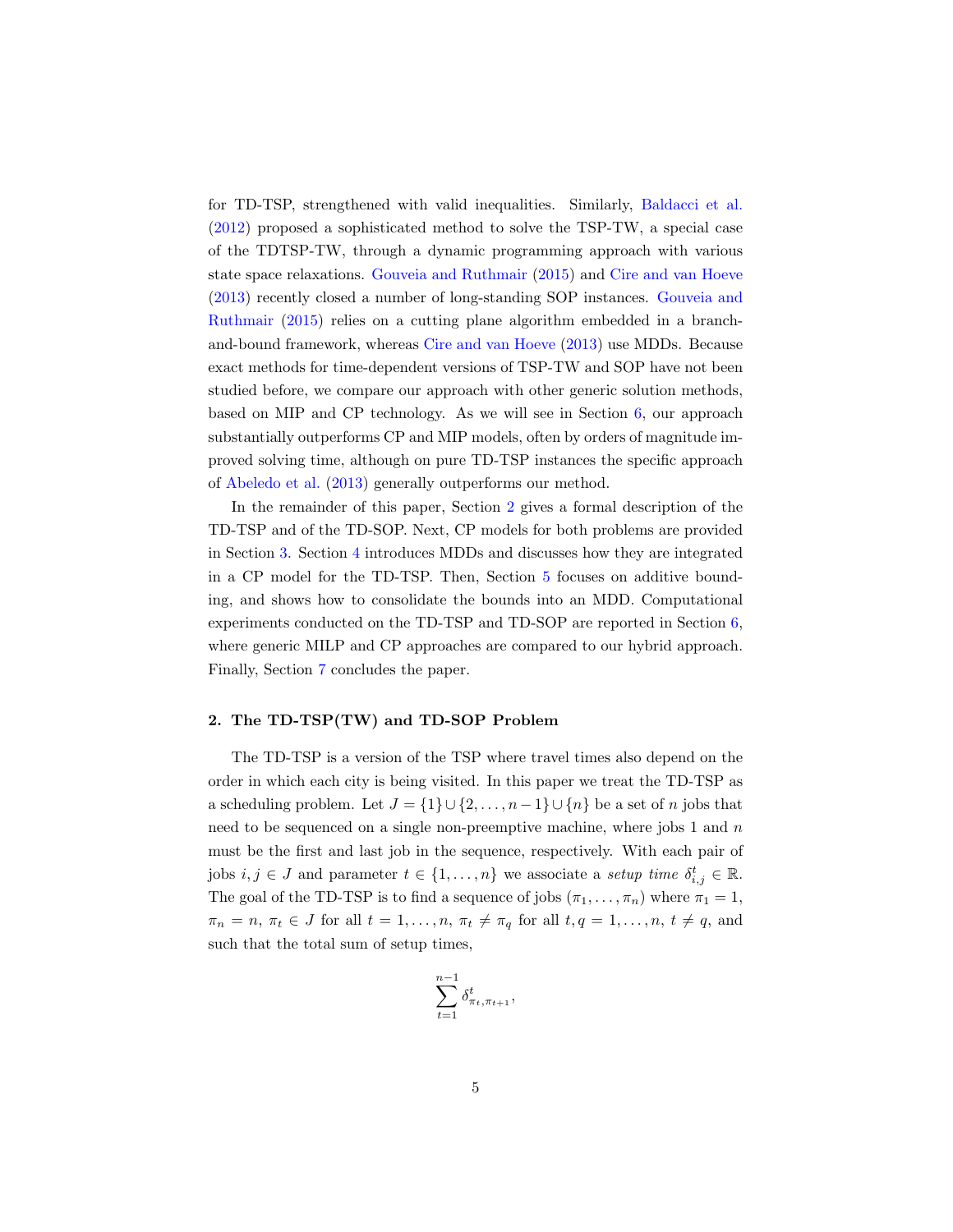is minimized. We do not assume that  $\delta^t$  is symmetric, i.e., we may have  $\delta_{i,j}^t \neq$  $\delta_{j,i}^t$  for some t and pair of jobs  $i, j \in J$ .

The TD-TSPTW is an extension of the TD-TSP in which with each job  $j$  a time window  $[a_j, b_j]$  is associated during which the job must be executed.

Finally, the TD-SOP is a generalization of the TD-TSP in which a set P of precedence relations between pairs of jobs must be observed. In particular, the relation  $i \prec j \in P$  denotes that job i must precede job j in any sequence, i.e., if  $\pi_t = i$  and  $\pi_q = j$  in a feasible sequence  $(\pi_1, \ldots, \pi_n)$ , then  $t < q$ .

## <span id="page-5-0"></span>3. Constraint Programming Models

The basis of our approach consists of formulating the problem as a CP model. Constraint programming offers a flexible modeling language in which problem structure is captured through special constructs denoted by global constraints. A global constraint may indicate to solvers how to perform inference, decompose the problem, or guide the search based on the substructure they represent (Régin, [2011\)](#page-31-9).

To formulate the TD-TSP as a CP model, we introduce variable  $\pi_t$  representing the job performed at position t in the sequence, for  $t = 1, \ldots, n$ . The CP model is stated as follows.

minimize 
$$
\sum_{t=1}^{n-1} \delta_{\pi_t, \pi_{t+1}}^t
$$
  
s.t.  $\text{alldifferent}(\pi_1, ..., \pi_n)$ ,  

$$
\pi_1 = 1, \quad \pi_n = n,
$$
  

$$
\pi_t \in \{2, ..., n-1\}, \qquad t = 2, ..., n-1.
$$
 (CP)

The alldifferent global constraint imposes that variables  $\pi_1, \ldots, \pi_n$  are pairwise distinct and ensures that each job is performed exactly once. Note that in the objective function the term  $\delta^t_{\pi_t, \pi_{t+1}}$  uses variables as subscripts. These are efficiently handled by element constraints in CP [\(Hooker,](#page-30-8) [2012\)](#page-30-8).

We can augment this model to the TD-TSPTW by introducing variables  $u_i$  representing the completion time of the job performed at position i of the sequence. The following channeling constraints are added to link the  $u_i$  and the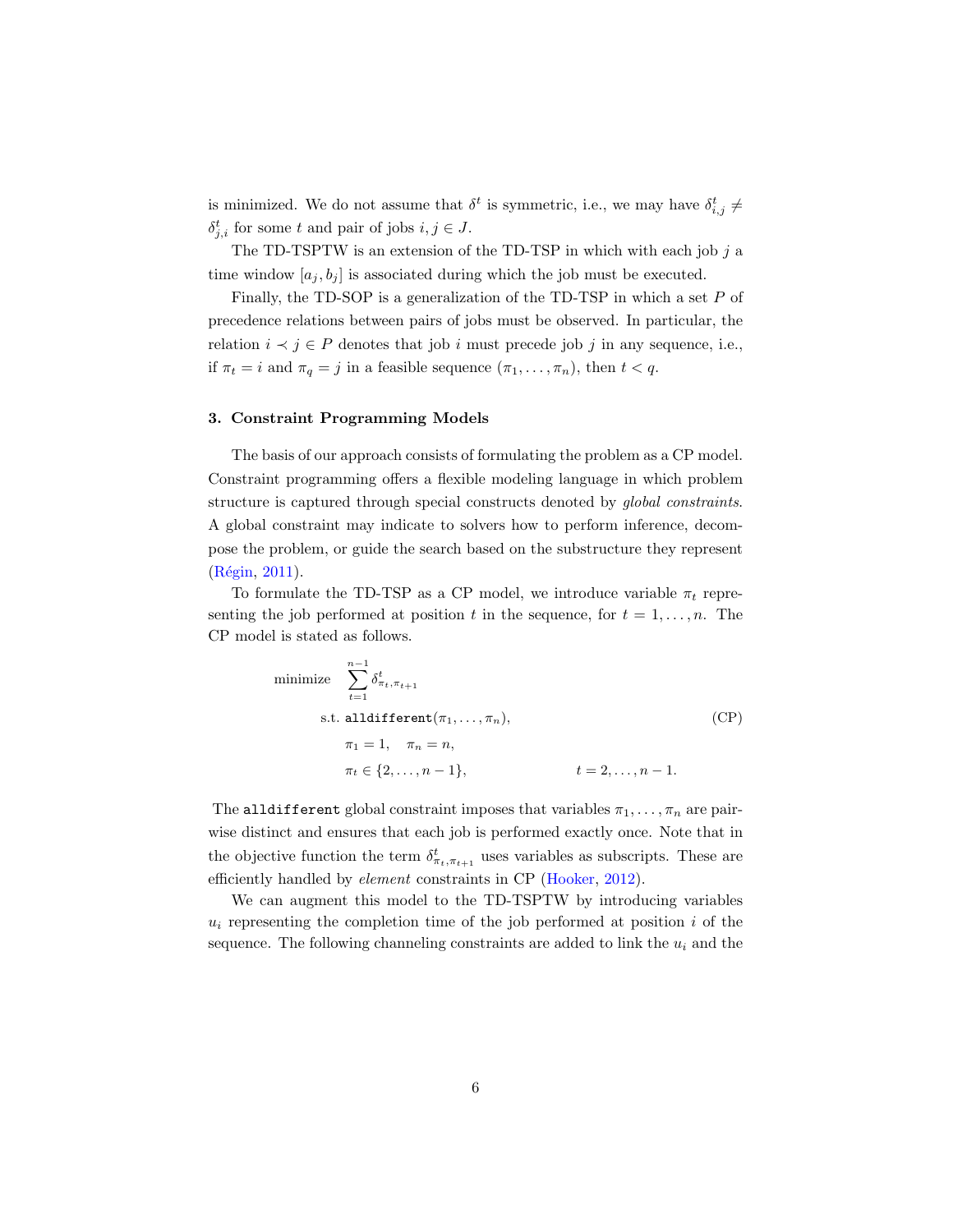$\pi_t$  variables, and to enforce the time windows  $[a_j, b_j]$  for each job j:

$$
u_1 = a_1
$$
  
\n
$$
u_t = \max\{a_{\pi_t}, u_{t-1} + \delta_{\pi_{t-1}\pi_t}^{t-1}\} \qquad t = 2, ..., n-1,
$$
 (TD-TSPTW)  
\n
$$
a_{\pi_t} \le u_t \le b_{\pi_t} \qquad \forall t = 1, ..., n
$$

Finally, we can extend the TD-TSP model to the TD-SOP by introducing variables  $l_i$  represent the position of job i in the sequence, for  $i = 1, \ldots, n$ . The following channeling constraints are added to link the  $l_i$  and  $\pi_t$  variables, and to impose the precedence constraints:

$$
l_{\pi_t} = t,
$$
  
\n
$$
l_i \le l_j - 1,
$$
  
\n
$$
l_i \le \{1, ..., n\}
$$
  
\n
$$
i = 1, ..., n.
$$
  
\n
$$
(CP-SOP)
$$
  
\n
$$
i = 1, ..., n.
$$

A CP model is typically solved by a backtracking search coupled with individual constraint processing. Namely, at every CP search node the constraints are processed one at a time, each eliminating values from the variable domains that lead to infeasible or suboptimal solutions. This is denoted by filtering. Once constraint processing is done, CP solution techniques branch on variables by partitioning their domains. We refer to the book by [Hooker](#page-30-8) [\(2012\)](#page-30-8) for more details on the CP search and inference mechanism.

## 3.1. Practical Difficulties

Despite the fact that the formulations above offer a valid formulation for the TD-TSP(TW) and TD-SOP, traditional CP solution techniques are ineffective for reasonably-sized problem instances. This can be attributed to the following three causes:

- 1. Each constraint in CP is comparable to a black box, implementing its own filtering mechanism. Communication between constraints is solely achieved through the variable domains, which can lead to a significant loss of structural information. Examples of this are presented by [Andersen](#page-28-6) [et al.](#page-28-6) [\(2007\)](#page-28-6).
- 2. The alldifferent constraint only ensures that each job is scheduled exactly once, but does not take the objective function into consideration. This limits the effectiveness of the domain filtering in identifying suboptimal solutions.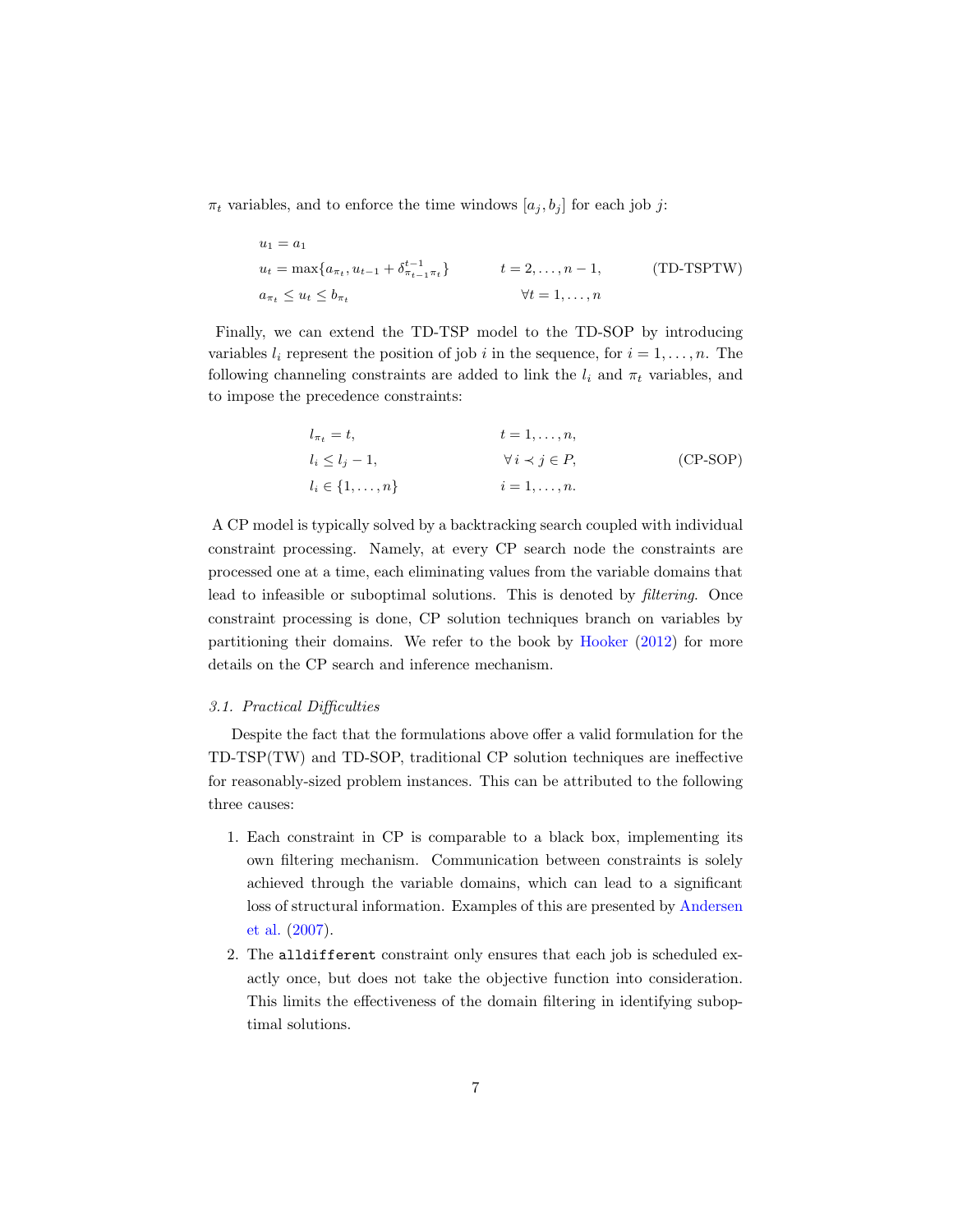3. CP solvers typically do not employ any type of problem relaxation and, thus, have little to no means to derive strong bounds on the optimum solution, prohibiting effective pruning of the CP search tree for optimization problems.

The following sections describe two types of relaxations that can be incorporated into a CP solution technique to address the causes above. Each relaxation provides a distinct and complementary global perspective of the problem, yielding novel optimization bounds and filtering mechanisms.

## <span id="page-7-0"></span>4. Discrete Relaxation based on MDDs

An MDD for a sequencing problem is a graphical structure that encodes a set of job sequences for a problem instance [\(Cire and van Hoeve,](#page-29-5) [2013\)](#page-29-5). Specifically, an MDD is a directed acyclic layered graph in which the nodes are partitioned into  $n + 1$  layers  $L_1, \ldots, L_{n+1}$ . Layers  $L_1$  and  $L_{n+1}$  are singletons containing the root node  $r$  and terminal node  $t$ , respectively. There is a one-to-one correspondence between each layer  $L_t$ ,  $t = 1, \ldots, n$ , and the t-th job to be performed on the machine (i.e., layer  $L_t$  corresponds with variable  $\pi_t$  in the CP model of Section [3\)](#page-5-0). With each arc a in the graph we associate a label  $val(a) \in J$ . An arc a with label  $val(a)$ , leaving a node in layer  $L_t$ , corresponds to assigning job val(a) to the t-th position of the machine (i.e.,  $\pi_t = val(a)$ ). Thus, an arc-specified path  $(a_1, \ldots, a_n)$  from the nodes **r** to **t** defines the job sequence  $(\pi_1, \pi_2, \ldots, \pi_n) = (val(a_1), val(a_2), \ldots, val(a_n)).$  Examples of MDDs are given in Figure [1](#page-8-0) for a set of jobs  $J = \{1, 2, 3, 4, 5\}$  (ignore for now the numbers in parenthesis). Note, e.g., that the path through nodes  $(\mathbf{r}, u_1, u_4, u_7, u_8, \mathbf{t})$  yields the sequence  $(1, 4, 3, 2, 5)$ . The number of nodes in a layer,  $|L_t|$ , is denoted by the width of the layer. The width of the MDD is the maximum width among all layers. For example, in Figure [1a](#page-8-0) the MDD width is 3.

An MDD is *exact* if each path from  $\bf{r}$  to  $\bf{t}$  corresponds to a feasible sequence, and all feasible sequences are encoded by some path in the graph. Figure [1a](#page-8-0) depicts an exact MDD for a TD-TSP instance with 5 jobs. An MDD is relaxed if all feasible sequences are represented by some path in the graph, but not all paths in the graph necessarily encode feasible sequences. In particular, a relaxed MDD for the TD-TSP may contain sequences in which a job is performed more than once, and for the TD-SOP it may also contain sequences that violate the precedence constraints. For example, Figure [1b](#page-8-0) depicts a relaxed 2-width MDD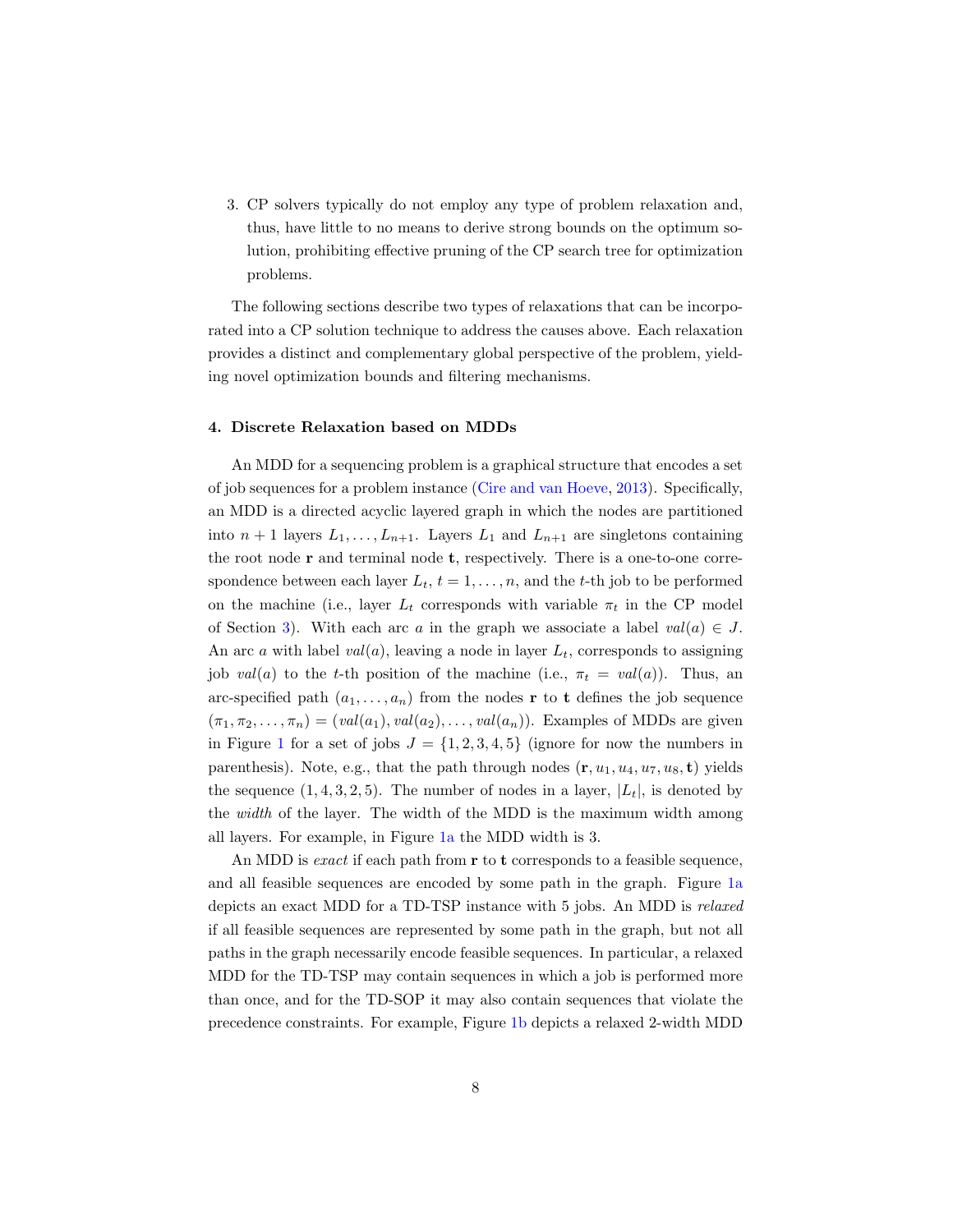<span id="page-8-0"></span>

Figure 1: Examples of MDD for a sequencing problem with jobs  $J = \{1, 2, 3, 4, 5\}$ . The label of an arc a is read as  $val(a)$   $(s(a))$ , where  $val(a) \in J$  is the job the arc assigns and  $s(a)$ , the number in parenthesis, is computed according to relation [\(1\)](#page-8-1).

which contains a path through nodes  $(\mathbf{r}, v_1, v_2, v_4, v_6, \mathbf{t})$  encoding the infeasible sequence (1, 2, 3, 3, 5).

Exact and relaxed MDDs can be used to compute optimization bounds for typical scheduling objective functions [\(Cire and van Hoeve,](#page-29-5) [2013\)](#page-29-5). Such bounds are obtained by evaluating recursive relations over the graphical structure of the MDD. In particular, given an exact or relaxed MDD for a TD-TSP instance, a lower bound on the sum of setup times is computed as follows. Let  $in(u)$  be the set of incoming arcs at a node u and  $\ell(a)$  the layer index of the source node of arc a; e.g., in Figure [1a](#page-8-0) we have  $in(u_5) = \{(u_2, u_5), (u_3, u_5)\}\$  and  $\ell((u_5, u_8)) = 4$ . Recall that  $\delta_{i,j}^t$  represents the setup time between jobs i and j when job i occurs at position t in the sequence. We define the setup of an arc  $a, s(a)$ , as the minimum sum of setup times of all subsequences identified by paths ending at a. For an arc  $a = (u, v)$ , this can be written recursively as

<span id="page-8-1"></span>
$$
s(a) = \begin{cases} 0 & \text{if } u = \mathbf{r}, \\ \min_{a' \in in(u), val(a) \neq val(a')} \{ s(a') + \delta_{val(a'), val(a)}^{\ell(a')} \} & \text{otherwise.} \end{cases}
$$
(1)

The validity of the recursive relation [\(1\)](#page-8-1) follows from Bellman's principle of optimality, since the setup time to start a job  $i$  depends only on the previous job and its position in the sequence. It follows that a lower bound on the sum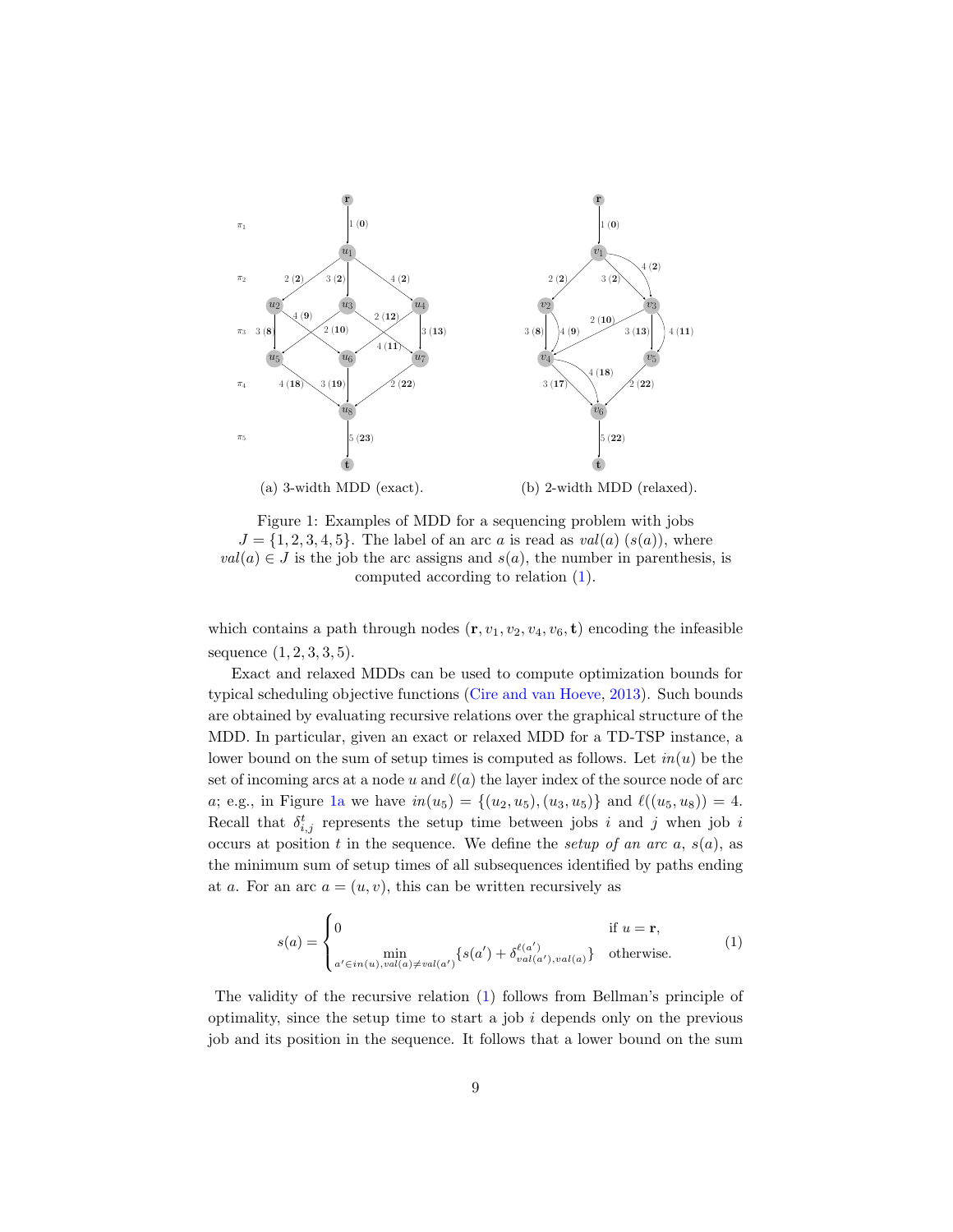of setup times is given by

<span id="page-9-0"></span>
$$
\min_{a \in in(\mathbf{t})} s(a),\tag{2}
$$

which corresponds to the optimal solution value if the MDD is exact. The sequence that evaluates to the objective value given by [\(2\)](#page-9-0) can be recovered by traversing the diagram from node  $t$  to  $r$ , following back the arcs that were selected in the minimization term of relation [\(1\)](#page-8-1).

As an illustration, consider the instance with jobs  $J = \{1, \ldots, 5\}$  depicted by the MDDs in Figure [1.](#page-8-0) Let the setup times be defined by  $\delta_{i,j}^t = \delta_{(i,j)} + t$ , where  $\delta_{i,j}$  is given by the following table.

|                | T              | $2^{\circ}$    | $\hat{3}$      | 4              | 5 |
|----------------|----------------|----------------|----------------|----------------|---|
| 1              | $\overline{a}$ | 1              | $\mathbf{1}$   | $\,1\,$        |   |
| $\frac{2}{3}$  | L              | $\overline{a}$ | 4              | $\overline{5}$ | 1 |
|                | $\overline{a}$ | 6              | $\overline{a}$ | 7              | 1 |
| $\overline{4}$ | $\overline{a}$ | 8              | 9              | L              | 1 |
| 5              |                |                |                |                |   |

The number in parenthesis next to an arc in Figures [1a](#page-8-0) and [1b](#page-8-0) represents the value of  $s(a)$  according to relation [\(1\)](#page-8-1). The optimal solution in Figure [1a](#page-8-0) is given by the sequence of jobs  $(1, 2, 3, 4, 5)$  and has value 23, obtained by the path that traverses nodes  $(\mathbf{r}, u_1, u_2, u_5, u_8, \mathbf{t})$ . In the relaxed MDD of Figure [1b,](#page-8-0) the optimal sequence is given by  $(1, 3, 2, 3, 5)$  and provides a lower bound of 22, obtained the path that traverses nodes  $(\mathbf{r}, v_1, v_3, v_4, v_6, \mathbf{t})$ .

#### <span id="page-9-1"></span>4.1. Constructing Relaxed MDDs

For practical instances, an exact MDD is often too large to process efficiently or to fit into memory. Instead we use relaxed MDDs of limited width  $W$  to efficiently calculate bounds on the optimal solution value and to perform inference, e.g. to deduce precedence relations between jobs. The quality of the relaxation is controlled by parameter W: larger values allow us to obtain stronger bounds, albeit at a higher computational cost.

A relaxed MDD for a sequencing problem is compiled through an iterative procedure denoted by incremental refinement [\(Andersen et al.,](#page-28-6) [2007;](#page-28-6) [Cire and](#page-29-5) [van Hoeve,](#page-29-5) [2013\)](#page-29-5). Given a maximum width  $W \geq 1$ , the procedure starts with a trivial 1-width relaxed MDD that is valid for any sequencing problem, depicted in Figure [2a.](#page-11-0) Except for the first and last job in the sequence, the 1-width MDD encodes all possible sequences of jobs with repetitions. The compilation procedure then performs two operations at each iteration, *refinement* and *filtering*: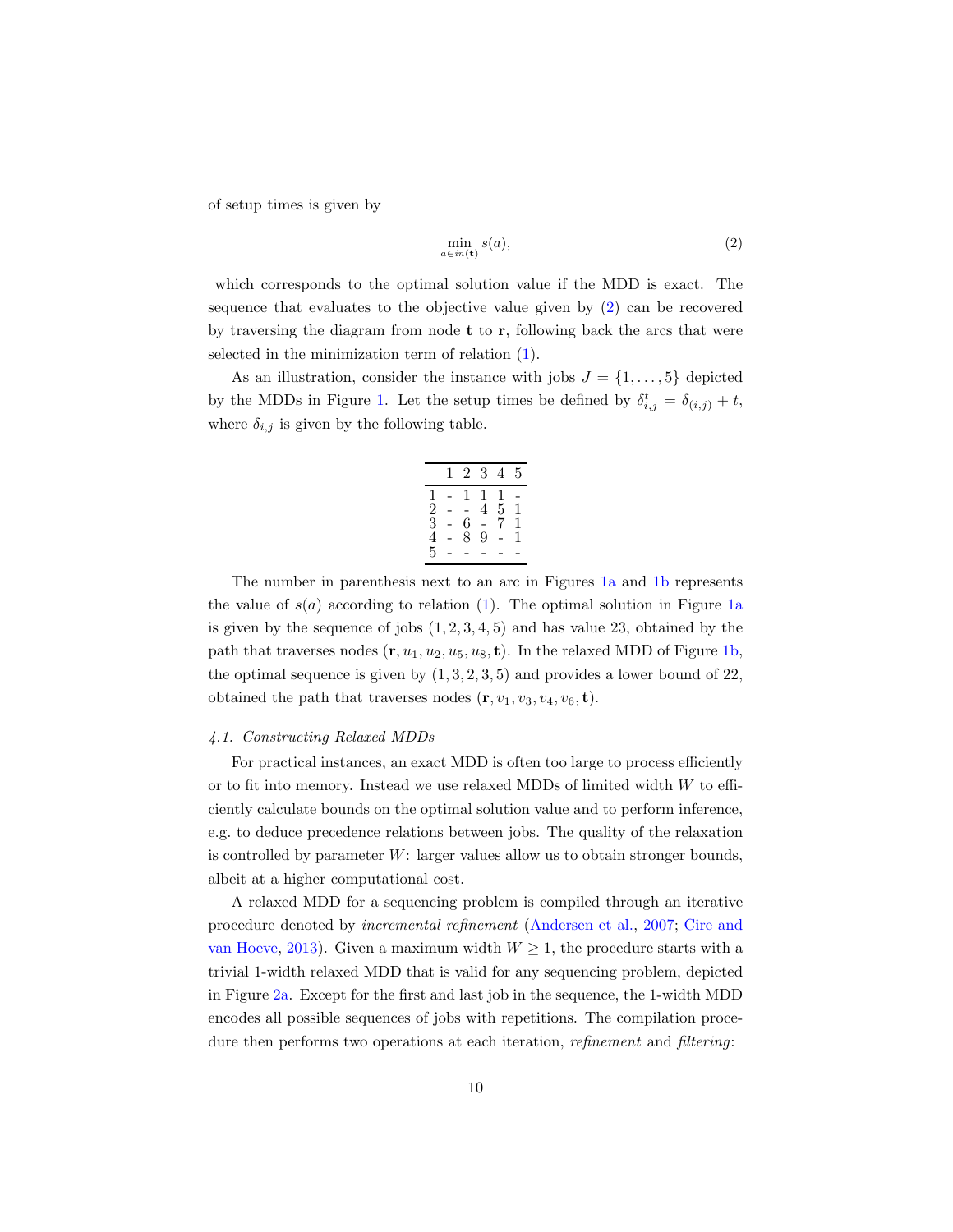• Refinement makes the diagram representation coarser by heuristically selecting and splitting a node. The split of a node consists of partitioning the incoming arcs of a node into two sets, redirecting the arcs of one of the sets into a new node added to the same layer, and replicating the outgoing arcs of the split node into the new node.

For example, Figure  $2b$  depicts the split of node  $u_2$  from the MDD in Figure  $2a$ . The incoming arcs of node  $u_2$  are partitioned into two sets, one having label  $\{2\}$  and the other with  $\{3, 4\}$ . The arcs with labels  $\{3, 4\}$  are redirect to  $u'_2$ , and the outgoing arcs from  $u_2$  are replicated in  $u'_2$ . Note that the set of solutions does not change after a node splitting.

• Filtering strengthens the relaxation represented by the MDD by removing infeasible arcs. An arc is infeasible if all paths traversing the arcs identify infeasible sequences (or suboptimal solutions, if an upper bound to the problem is known). Removing an arc can potentially eliminate an exponential number of infeasible sequences from the MDD.

For example, in Figure [2b](#page-11-0) the shaded arc from node  $u_2$  to  $u_3$  is infeasible, since the paths traversing that arc identify sequences for which job 2 is performed at least twice. The same arc is not infeasible in Figure [2a.](#page-11-0)

Refinement and filtering are performed iteratively until no more nodes can be split (otherwise the maximum width  $W$  would be violated) and filtering is unable to remove any arcs. In general sequencing problems, identifying sufficient conditions for the infeasibility of arcs is NP-Hard, hence we restrict our attention to necessary infeasibility tests. Moreover, node splitting operation is mainly heuristic, as often there are more candidate nodes to refine than the width of the MDD permits.

In this work, we use the same refinement and filtering operations proposed by [Andersen et al.](#page-28-6) [\(2007\)](#page-28-6) and specialized for sequencing problems in [Cire and](#page-29-5) [van Hoeve](#page-29-5) [\(2013\)](#page-29-5). The intuition is to perceive the diagram as a state-transition graph for a valid dynamic programming formulation of the problem, and eliminate arcs that correspond to infeasible state transitions. Moreover, we can also split nodes that implicitly represent two or more states merged together. Formally, this is done as follows. With each node  $u$  of the MDD we associate two states,  $All(u)$  and  $Some(u)$ , representing the jobs that appear in all paths from  **to u and those that appear in at least one path from**  $**r**$  **to u, respectively. For** example, in Figure [2b](#page-11-0) we have  $Some(u_2') = \{1, 3, 4\}$  and  $All(u_2') = \{1\}$ . Intu-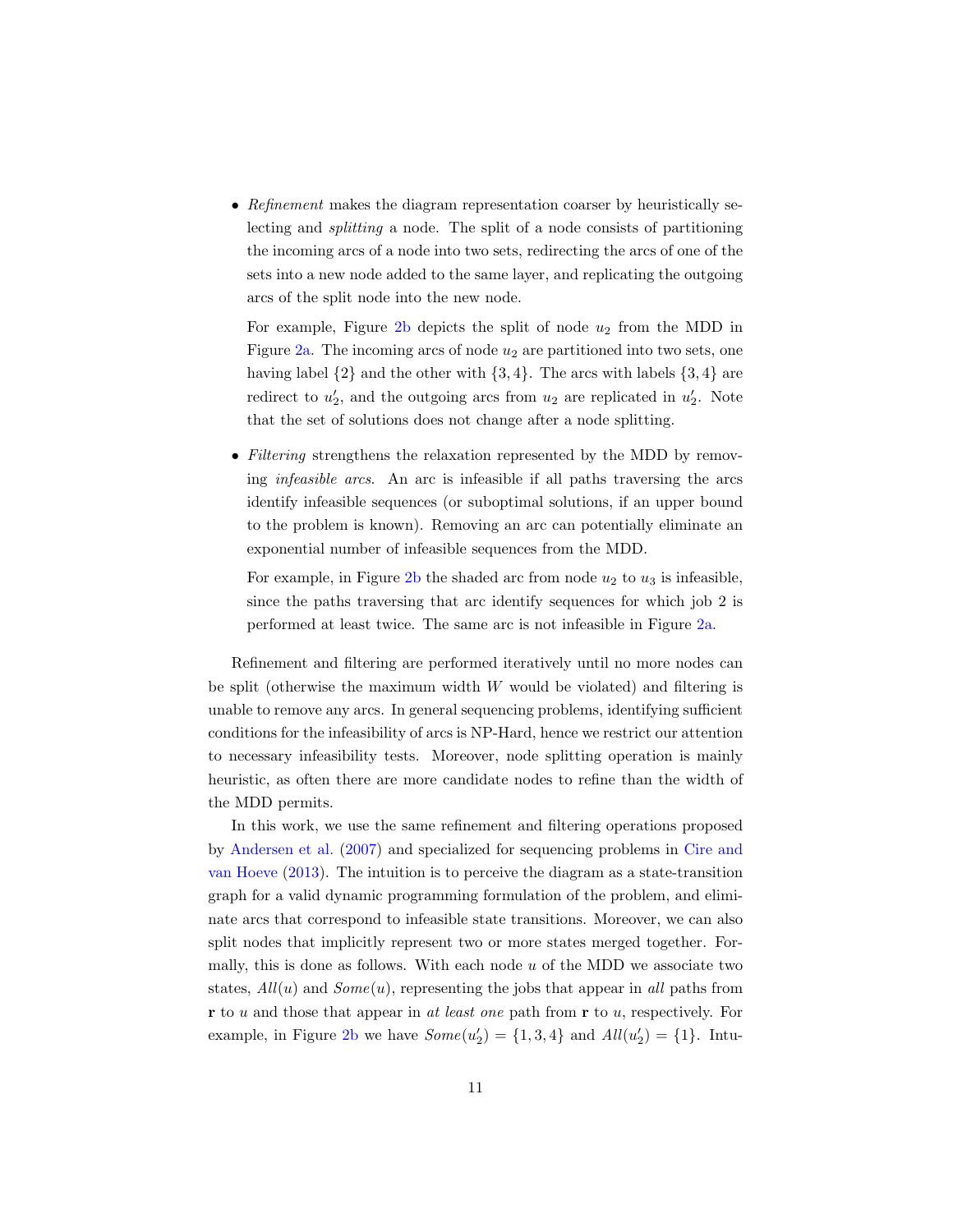<span id="page-11-0"></span>

Figure 2: Example of refinement and filtering. The shaded arc in Figure [2b](#page-11-0) represents an infeasible arc identified by filtering, and can be removed from the graph.

itively, each state indicates jobs that were necessarily performed or that may have been performed in the subsequences so far.

A number of filtering tests based on the states above are described in the work by [Andersen et al.](#page-28-6) [\(2007\)](#page-28-6). For instance, in Figure [2b](#page-11-0) the arc with label 2 from  $u_2$  to  $u_3$  can be removed because  $2 \in All(u_2)$  (i.e., the job has already been performed in all subsequences up to  $u_2$ ). For refinement, [Cire and van](#page-29-5) [Hoeve](#page-29-5) [\(2013\)](#page-29-5) show that, in any exact MDD for a sequencing problem, we have  $Some(u) = All(u)$  for all nodes u. A refinement heuristic then tries to satisfy this condition by splitting the first node where this condition is violated.

We refer to the work of [Cire and van Hoeve](#page-29-5)  $(2013)$  for a complete description of the filtering tests and the refinement heuristics, as well as filtering tests for precedence constraints and time windows.

## 4.2. CP model with MDD

To incorporate an MDD relaxation into a CP solver, we add a new global constraint to the models described in Section [3,](#page-5-0) namely

MDDConstraint
$$
(\pi_1, \ldots, \pi_n, W, \delta, P, T)
$$
.

The constraint takes as input the variables  $\pi_1, \ldots, \pi_n$ , the maximum allowed width W of the MDD, the position-dependent setup times  $\delta$ , the set of precedence relations  $P$ , the time windows  $T$ . We note that, although the constraint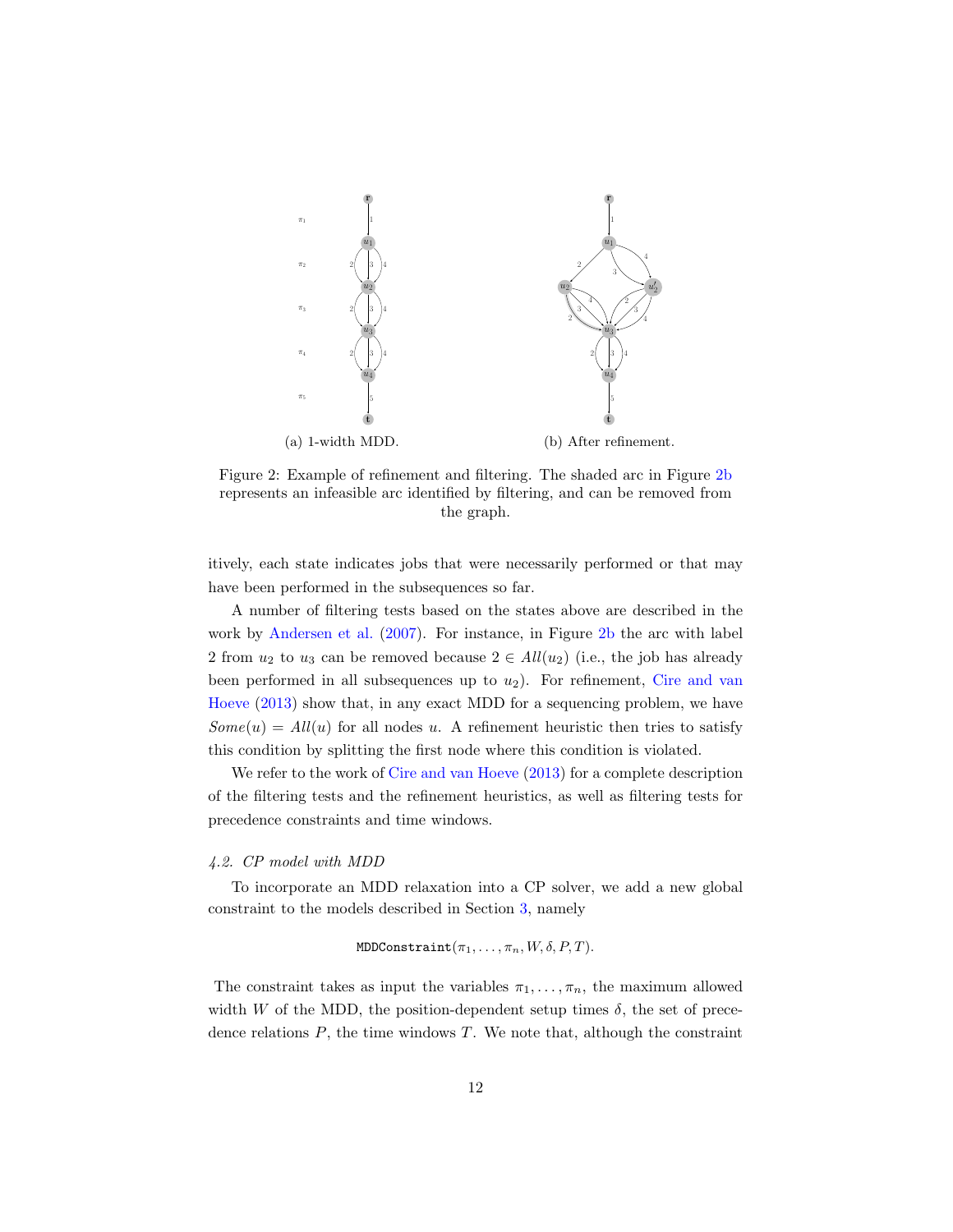above suffices to enforce that the variables  $\pi$  are pairwise distinct, it is computationally advantageous for the CP solver to have the alldifferent constraint redundantly in the model. This is due to the fact that classical CP filtering techniques for the alldifferent enforce arc consistency  $(Régin, 1994)$  $(Régin, 1994)$  in low-order polynomial time, and thus are capable of efficiently identifying and removing all infeasible variable-value assignments with respect to this constraint.

The MDDConstraint is processed at every search node of the CP search tree. First, the domains of the variables  $\pi_1, \ldots, \pi_n$  are synchronized with the MDD, thereby possibly removing arcs from the MDD. For example, if a job  $j \in J$  is fixed to position t in the sequence, i.e.,  $\pi_t = j$ , then all arcs a with label  $val(a) \neq j$  leaving nodes in layer  $L_t$  are removed. The MDD then goes through the process of filtering and refinement described in Section [4.1.](#page-9-1) A lower bound is then computed and provided to the solver, which will be used to prune suboptimal branches.

In addition, if an upper bound  $z^*$  is provided by the solver, then we remove all arcs in the MDD which are necessarily traversed by suboptimal paths. According to relation [\(1\)](#page-8-1), these are the arcs a such that  $s(a) > z^*$ .

### <span id="page-12-0"></span>5. Continuous Relaxation and Additive Bounding

For most optimization problems, several relaxations exist based on different underlying (combinatorial) problem structures. For instance, common relaxations for the TSP are the [Held and Karp](#page-30-7) [\(1970\)](#page-30-7) bound, the assignment problem relaxation, and strengthened LP relaxations [\(Applegate et al.,](#page-28-9) [2006b\)](#page-28-9). To obtain a valid bound on the optimum solution, one could simply compute a bound from each relaxation, and return the strongest resulting bound. The disadvantage of such an approach is that the structural information of only one relaxation is used. To resolve this issue [Fischetti and Toth](#page-29-6) [\(1989\)](#page-29-6) proposed an additive bounding procedure which aggregates the information from different relaxations to obtain a bound at least as strong as the tightest relaxation. We show how this procedure can be used to incorporate information from an LP relaxation into the structure of an MDD, though other relaxations may be used as well. The resulting approach provides a number of merits:

• Integrating information from different problem relaxations into the structure of the MDD enables additional filtering conditions.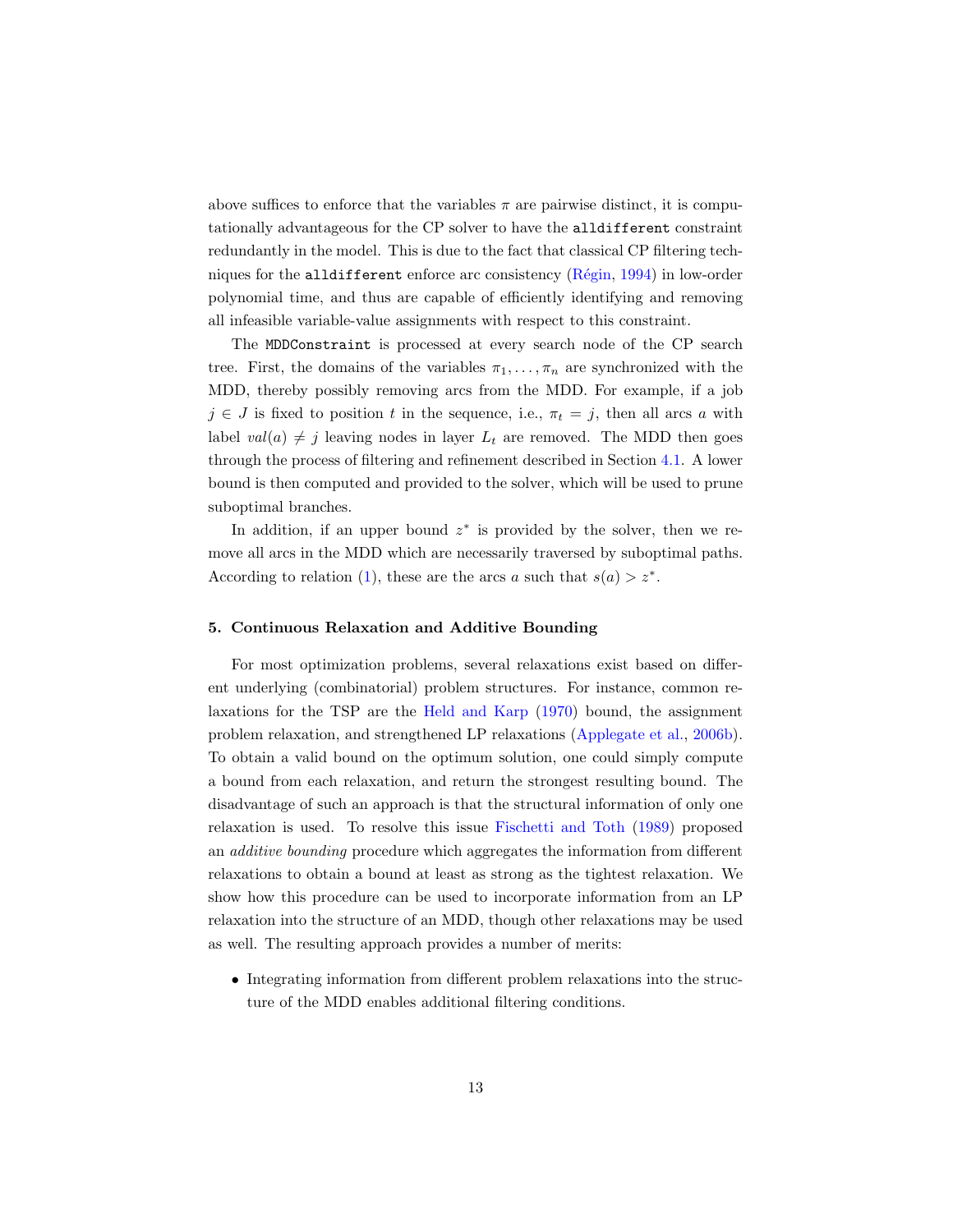- The MDD provides an *interface* to incorporate structural information from various problem relaxations into the CP model.
- MDDs provide a discrete relaxation of the solution space, while LPs produce a continuous relaxation. Projecting structural information from a continuous relaxation onto a discrete structure potentially improves the overall strength of the relaxation.

#### 5.1. Additive bounding

The additive bounding procedure proposed by [Fischetti and Toth](#page-29-6) [\(1989\)](#page-29-6) offers a means to compute valid optimization bounds for a problem by combining multiple bounding procedures. Namely, let  $\mathcal{P} := \{\min \ cx : x \in X\}$  for some cost vector c and  $X \subseteq \mathbb{R}^n_*$ . Suppose that, for an arbitrary cost vector  $\overline{c}$ , r distinct lower bound procedures  $L^1(\overline{c}), L^2(\overline{c}), \ldots, L^r(\overline{c})$  are available. Each  $L^k(\overline{c})$ produces a lower bound  $\mu^k$  on the optimal value of P as well as a residual cost  $c^k \geq 0$  satisfying  $\mu^k + c^k x \leq \overline{c}x$  for all  $x \in X$ .

The additive bounding procedure starts by calculating bound  $\mu^1$  and residual cost vector  $c^1$  through bounding procedure  $L^1(\overline{c})$ , where  $\overline{c}$  is the original cost vector in the problem instance. Next,  $L^k(c^{k-1})$  for  $k = 2, ..., r$  can be solved recursively, thereby obtaining bounds  $\mu^2, \ldots, \mu^r$ . [Fischetti and Toth](#page-29-6) [\(1989\)](#page-29-6) prove that  $\mu = \mu^1 + \cdots + \mu^r$  is a valid lower bound for problem P, which is potentially stronger than each individual bound.

The use of additive bounding in the context of Constraint Programming is not new. [Lodi et al.](#page-30-9) [\(2006\)](#page-30-9) use additive bounding to accelerate the proof of optimality in a Discrepancy Based Search framework. Furthermore, [Benchimol](#page-28-10) [et al.](#page-28-10) [\(2012\)](#page-28-10) present a global weighted circuit constraint; the filtering mechanism for the weighted circuit constraint relies on a number of problem relaxations, which are combined through the aforementioned additive bounding procedure.

## 5.2. Strengthening MDD Relaxations

After solving the additive bounding procedure with k lower bounding procedures, one obtains a bound  $\mu^k$  and a final residual cost vector  $c^k$ . Assume that we have such a lower bound  $\mu$  for TD-TSP and TD-SOP, and corresponding residual costs  $\Delta_{i,j}^t$  for jobs  $i, j \in J$ , and positions  $t = 1, \ldots, n$ . Recall that for the residual cost vector, the following relation must hold:  $\mu^k + c^k x \leq \overline{c}x$ . In case of TD-TSP/SOP, and for some path  $(\pi_1, \ldots, \pi_n)$ , this becomes:

<span id="page-13-0"></span>
$$
\mu + \sum_{t=1}^{n-1} \Delta_{\pi_t, \pi_{t+1}}^t \le \sum_{t=1}^{n-1} \delta_{\pi_t, \pi_{t+1}}^t \tag{3}
$$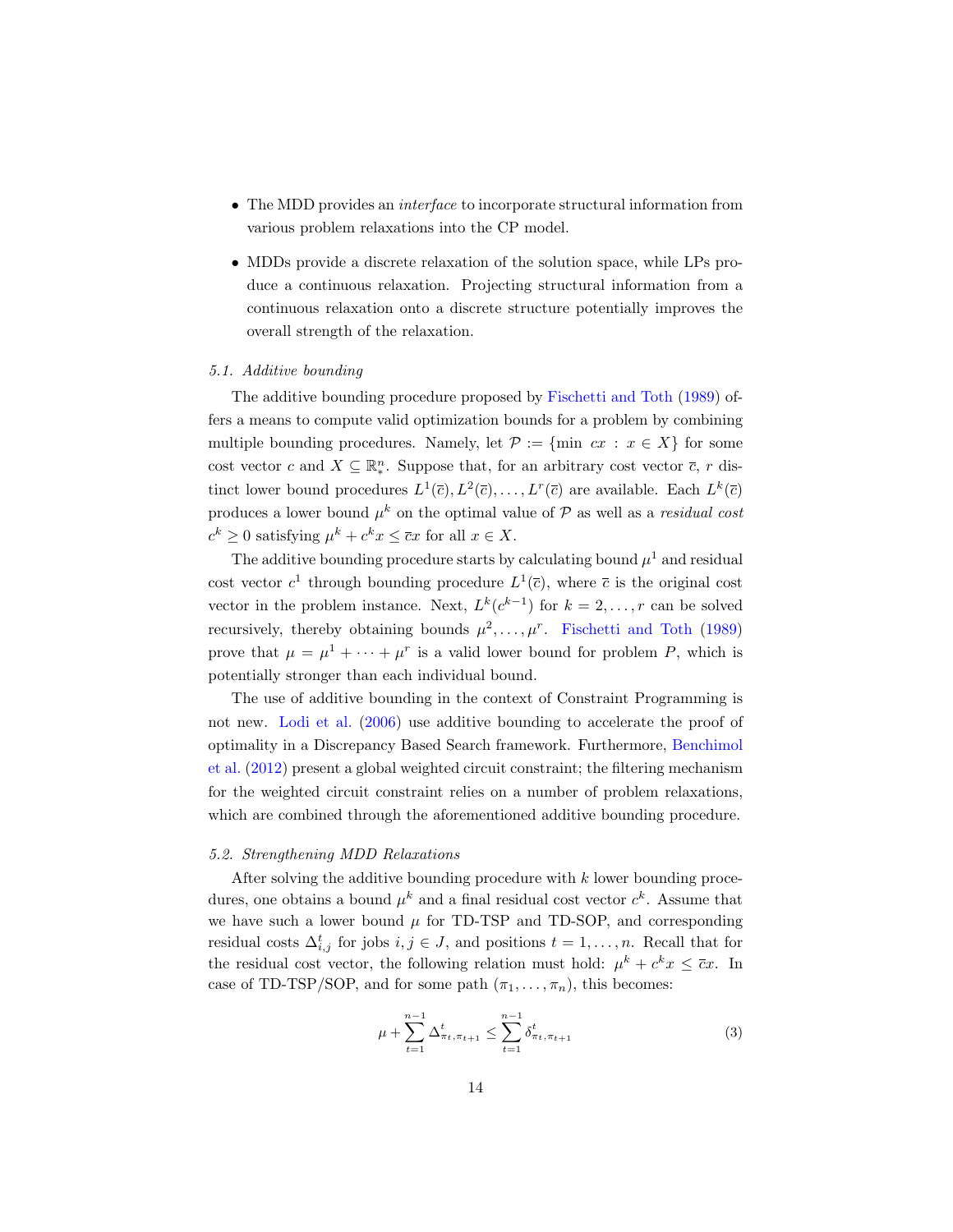Similar to relation [1](#page-8-1) in Section [4,](#page-7-0) we can calculate a lower bound on the sum of residual costs incurred on a path ending with an arc  $a = (u, v)$  as

<span id="page-14-0"></span>
$$
\overline{s}(a) = \begin{cases}\n0 & \text{if } u = \mathbf{r}, \\
\min_{\substack{a' \in in(u), \\ val(a) \neq val(a')}} \{\overline{s}(a') + \Delta_{val(a'),val(a)}^{\ell(a')}\} & \text{otherwise.} \n\end{cases} \tag{4}
$$

A bound on the sum of residual costs on a path from r to t can be obtained by evaluating  $\min_{a \in in(\mathbf{t})} \bar{s}(a)$ . Substituting this into equation [\(3\)](#page-13-0) yields the following valid condition:  $\mu + \min_{a \in in(\mathbf{t})} \bar{s}(a) \leq z^*$ , where  $z^*$  is the objective value of any feasible solution to our problem. In other words,  $\mu + \min_{a \in in(\mathbf{t})} \bar{s}(a)$ is a valid lower bound on our problem. Additionally, if, in the relaxed MDD, there exists an arc  $\alpha$  such that any path from  $\bf{r}$  to  $\bf{t}$  through arc  $\alpha$  violates the aforementioned condition, then this arc may be filtered from the MDD. To implement this filtering rule, we use the same technique used to filter objective function bounds presented by [Cire and van Hoeve](#page-29-5)  $(2013)$ . In this work,  $z^*$  is directly obtained from the CP solver; the residual costs are the reduced costs corresponding with the variables in the Linear Programming relaxation presented in the next subsection. Note that only the reduced costs of the variables which are not at their upper bound are used; for the remaining variables the reduced cost is set equal to zero.

Finally, note that the additive bounding procedure can be executed as a preprocessing step at the root node of the CP search tree, since the bounds are independent of the MDD or the CP model. Consequently, the computational overhead is very limited if the lower bound procedure is efficient.

#### 5.3. LP Relaxation

We now present the LP relaxations for the three applications investigated in this paper.

## <span id="page-14-1"></span>5.3.1. TDTSP

In this work we consider a single bounding procedure for the TD-TSP and TD-SOP: the LP relaxation of the MILP model by [Vander Wiel and Sahinidis](#page-31-11) [\(1995\)](#page-31-11) which is a linearization of the quadratic assignment problem presented by [Picard and Queyranne](#page-31-8) [\(1978\)](#page-31-8). The formulation is based on a time-space network as depicted in Figure [3,](#page-15-0) where each node  $(i, t)$  represents a job i performed at position t. The notation is made consistent with [Miranda-Bront et al.](#page-30-10)  $(2014)$ .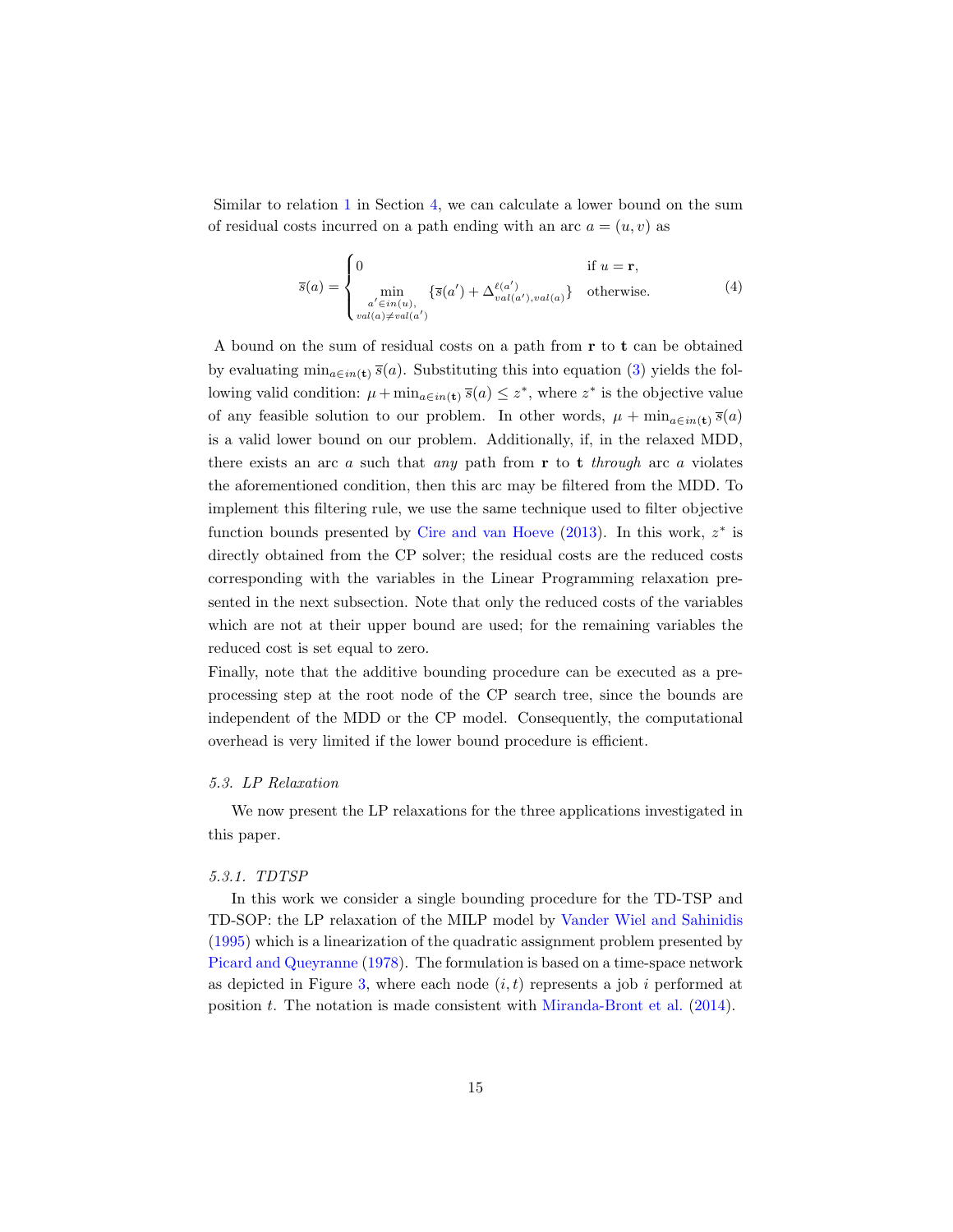<span id="page-15-0"></span>

Figure 3: Time Space Network for the TD-TSP on five cities [Picard and](#page-31-8) [Queyranne](#page-31-8) [\(1978\)](#page-31-8). State  $(i, t)$  represents visiting city i in position t.

MILP: min 
$$
\sum_{j=1}^{n-1} \delta_{0,j}^0 y_{0,j}^0 + \sum_{i=1}^{n-1} \sum_{\substack{j=1 \ j \neq i}}^{n-1} \sum_{t=1}^{n-2} \delta_{ij}^t y_{ij}^t + \sum_{i=1}^{n-1} \delta_{i,n}^{n-1} y_{i,n}^{n-1}
$$
 (5)

s.t. 
$$
\sum_{t=1}^{n-1} x_{it} = 1
$$
  $\forall i = 1,..., n-1$  (6)

<span id="page-15-1"></span>
$$
\sum_{i=1}^{n-1} x_{it} = 1 \qquad \qquad \forall t = 1, \dots, n-1 \qquad (7)
$$

<span id="page-15-2"></span>
$$
y_{0j}^0 = x_{j1} \qquad \forall j = 1, ..., n-1 \qquad (8)
$$

<span id="page-15-3"></span>
$$
\sum_{\substack{i=1 \ i \neq j}}^{n-1} y_{ij}^t = x_{it} \qquad \forall j = 1, ..., n-1, t = 1, ..., n-2 \qquad (9)
$$

$$
y_{in}^{n-1} = x_{i,n-1} \t\t \forall i = 1,...,n-1 \t (10)
$$

<span id="page-15-5"></span><span id="page-15-4"></span>
$$
\sum_{\substack{i=1 \ i \neq j}}^{n-1} y_{ij}^{t-1} = x_{jt} \qquad \forall j = 1, \dots, n-1, t = 2, \dots, n-1 \qquad (11)
$$

$$
\sum_{j=1}^{n-1} y_{0j}^0 = 1\tag{12}
$$

<span id="page-15-6"></span>
$$
\sum_{j=1}^{n-1} x_{jn}^{n-1} = 1\tag{13}
$$

$$
x_{it} \in \{0, 1\} \tag{14}
$$

$$
y_{ij}^t \ge 0 \tag{15}
$$

In this model *transition* variables  $y_{ij}^t$  represent whether job  $j \in J$  is performed immediately after job  $i \in J$ , which is performed at time t. Assignment variables  $x_{it}$  denote whether job  $i \in J$  is performed at time  $t.$  [Vander Wiel and Sahinidis](#page-31-11) [\(1995\)](#page-31-11) prove that  $y_{ij}^t = 1$  if and only if  $x_{i,t} x_{j,t+1} = 1$ .

Constraints [\(6\)](#page-15-1) and [\(7\)](#page-15-2) ensure resp. that each job is performed only once, and that at any given point in time only one job is performed. Constraints [\(8\)](#page-15-3)-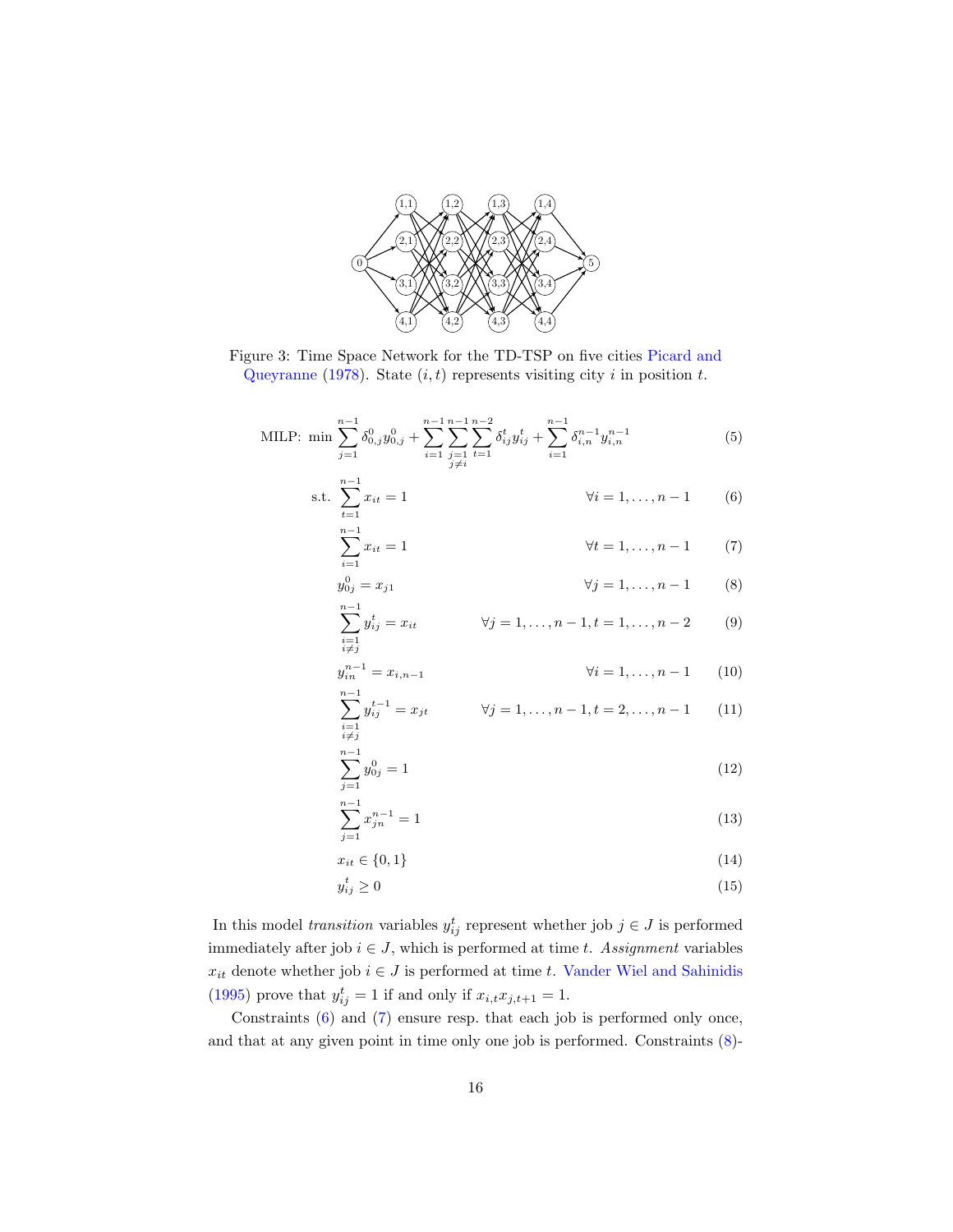[\(11\)](#page-15-4) link the  $x_{it}$  and  $y_{ij}^t$  variables. Moreover, Constraints [\(8\)](#page-15-3)-(11) implement flow conservation on the time-space network. Finally, Constraints  $(12)$ ,  $(13)$ ensure that exactly one unit of flow resp. leaves the source node and enters the sink node. Consistent with the models from the previous sections, we enforce that job 0 starts at time 0, and job  $n$  starts at time  $n$ . Consequently variables  $x_{00}$  and  $x_{nn}$  are fixed to 1.

Several possible approaches to strengthen this model are presented by [Gou](#page-29-7)[veia and Voss](#page-29-7) [\(1995\)](#page-29-7) and [Abeledo et al.](#page-28-4) [\(2013\)](#page-28-4). Most notably, the timedependent TSP can be mapped to the traditional time-independent TSP through the following relation:

<span id="page-16-0"></span>
$$
z_{ij} = \sum_{t=1}^{n} (y_{ij}^{t} + y_{ji}^{t})
$$
  $\forall i, j = 0, ..., n$  (16)

Consequently, all valid inequalities known for the TSP can also be used to strengthen this TD-TSP model. Furthermore, for any cyclic sequence of unique jobs  $C = [v_1, v_2, \dots, v_l, v_{l+1} = v_1], v_i \in J$ , [Miranda-Bront et al.](#page-30-10) [\(2014\)](#page-30-10) show that the following time-dependent cycle inequalities, also known as k-cycle inequalities for  $k = |C|$ , are valid for the MILP model of the TD-TSP:

$$
y_{v_1v_2}^t + y_{v_2v_3}^{t+1} + \dots + y_{v_lv_1}^{t+k-2} \le x_{v_1}^t + x_{v_2}^{t+1} + \dots + x_{v_l}^{t+k-2} \quad 0 < t < n-k \tag{17}
$$

For the residual costs in the additive bounding procedure, we directly use the reduced costs of the  $y_{ij}^t$   $(\overline{y}_{ij}^t)$  and  $x_{it}$   $(\overline{x}_{it})$  variables which are not at their upper bound, by setting  $\Delta_{ij}^t = \overline{y}_{ij}^t + \overline{x}_{it}$  in Equation [\(4\)](#page-14-0).

We note in passing that other formulations for the TDTSP have been described in the literature, such as the one proposed by [Godinho et al.](#page-29-10) [\(2014\)](#page-29-10). We consider the MILP model above due to the strengthening procedure by [Miranda-Bront et al.](#page-30-10) [\(2014\)](#page-30-10) and since they can be more easily adapted to consider additional side constraints.

### 5.3.2. TDTSP-TW

In the TDTSP-TW, a time-window  $[a_i, b_i]$  is associated with each job  $i \in J$ , during which the job has to be performed. The MILP model presented in Section [5.3.1](#page-14-1) can be adapted to incorporate time windows, thereby obtaining a model for TDTSP-TW. Let the variable  $u_i$  denote the completion time of a job  $i \in J$ .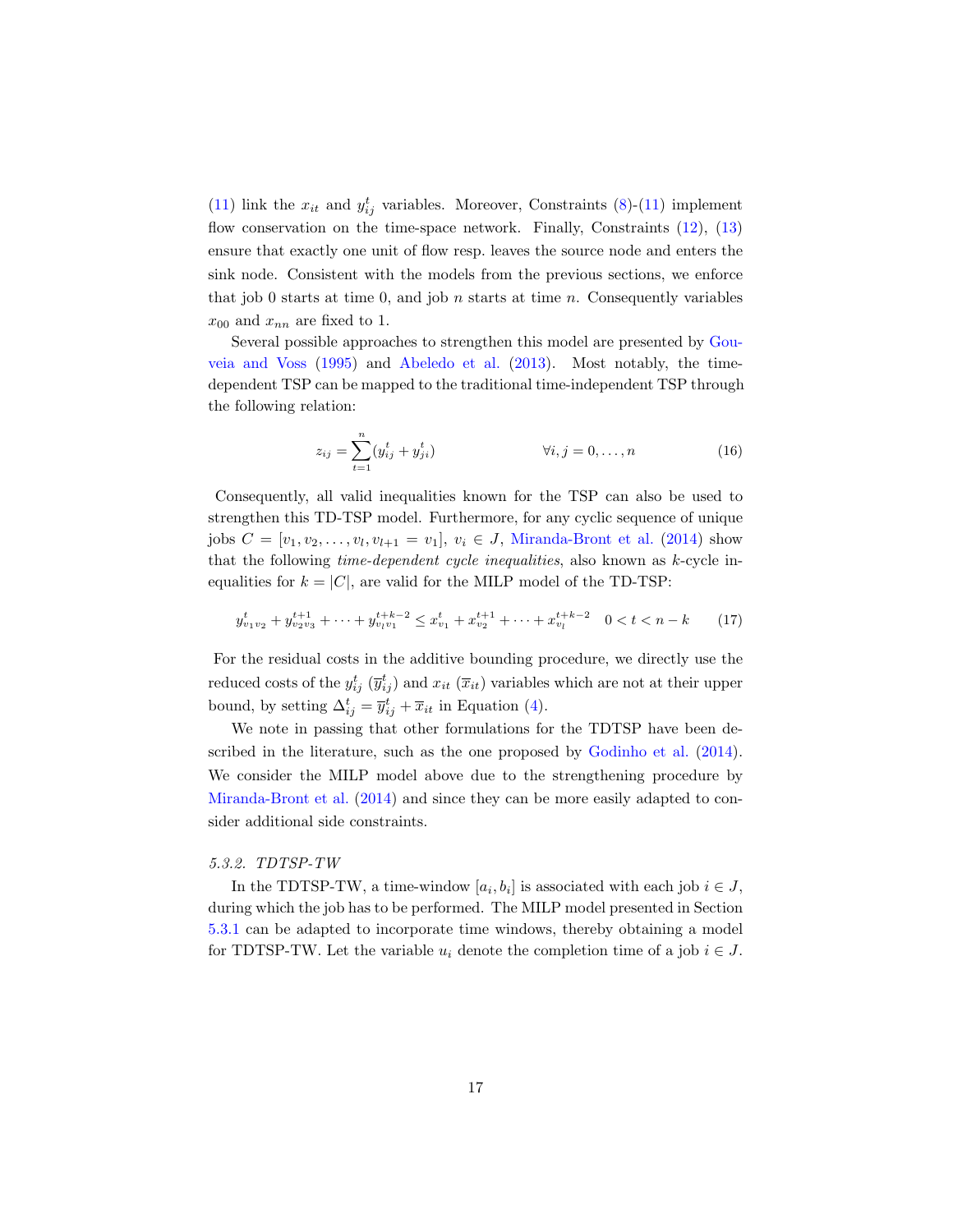Then the following constraints enforce the time-windows:

$$
u_0 + \delta_{0j}^0 y_{0j}^j \le u_j \qquad \qquad \forall i = 1, ..., n-1 \qquad (18)
$$

$$
u_i + \delta_{i,n}^{n-1} y_{i,n}^{n-1} \le u_n \qquad \forall i = 1, ..., n-1 \qquad (19)
$$

<span id="page-17-0"></span>
$$
u_i + \sum_{t=1}^{n-2} \delta_{i,j}^t y_{i,j}^t - M_{ij} (1 - \sum_{t=1}^{n-2} y_{i,j}^t) \le u_j \qquad \forall i, j = 1, \dots, n-1, i \ne j \tag{20}
$$

<span id="page-17-1"></span>
$$
a_i \le u_i \le b_i,\tag{21}
$$

where  $M_{ij} = \max_t \{0, b_i + \delta_{ij}^t - a_j\}.$ 

Constraints [\(20\)](#page-17-0)-[\(21\)](#page-17-1) are strengthened as follows [\(Desrochers and Laporte,](#page-29-11) [1991\)](#page-29-11):

$$
u_j \ge a_j + \sum_{t=0}^{n-1} \sum_{\substack{i=0 \ i \neq j}}^{n-1} \max\{0, a_i + \delta_{ij}^t - a_j\} y_{ij}^t \qquad \forall j = 1, ..., n \qquad (22)
$$

$$
u_i \le b_i - \sum_{t=0}^{n-1} \sum_{\substack{j=1 \ i \neq j}}^n \max\{0, b_i + \delta_{ij}^t - b_j\} y_{ij}^t \qquad \forall i = 0, \dots, n-1 \qquad (23)
$$

$$
u_j \ge u_i + \sum_{t=1}^{n-2} \delta_{i,j}^t y_{i,j}^t - M_{ij} (1 - \sum_{t=1}^{n-2} y_{i,j}^t) + \qquad \forall i, j = 1, ..., n-1, i \ne j \tag{24}
$$

$$
\sum_{t=1}^{n-2} (M_{ij} - \delta_{i,j}^t - \max\{\delta_{ji}^t, b_i - b_j\}) y_{ji}^t
$$
 (25)

For the residual costs in the additive bounding procedure, we use  $\Delta_{ij}^t = \overline{y}_{ij}^t + \overline{x}_{it}$ (Equation [\(4\)](#page-14-0)), where  $\bar{y}_{ij}^t$ ,  $\bar{x}_{it}$  are respectively the reduced costs corresponding with the  $y_{ij}^t$ ,  $x_{it}$  variables which are not at their upper bound.

We note in passing that the TDTSP-TW shares some similarities with the delivery man problem with time windows (DMP-TW), as studied by [Heilporn](#page-30-11) [et al.](#page-30-11) [\(2010\)](#page-30-11). The objective of the DMP-TW is to minimize the sum of the travel durations to each city, i.e., the differences between the times each city is visited and when the salesperson left the depot. While the classical delivery man problem without time windows can be written as an instance of the TDTSP [\(Blum et al.,](#page-28-2) [1994\)](#page-28-2), the same is not true between the DMP-TW and the TDTSP-TW, in particular since the release date of the depot also becomes a variable in the case of the DMP-TW.

# 5.3.3. TDSOP

To accommodate precedence relations for the TD-SOP, we add constraints from a MILP model by [Sarin et al.](#page-31-12) [\(2005\)](#page-31-12) for the asymmetric TSP (ATSP) with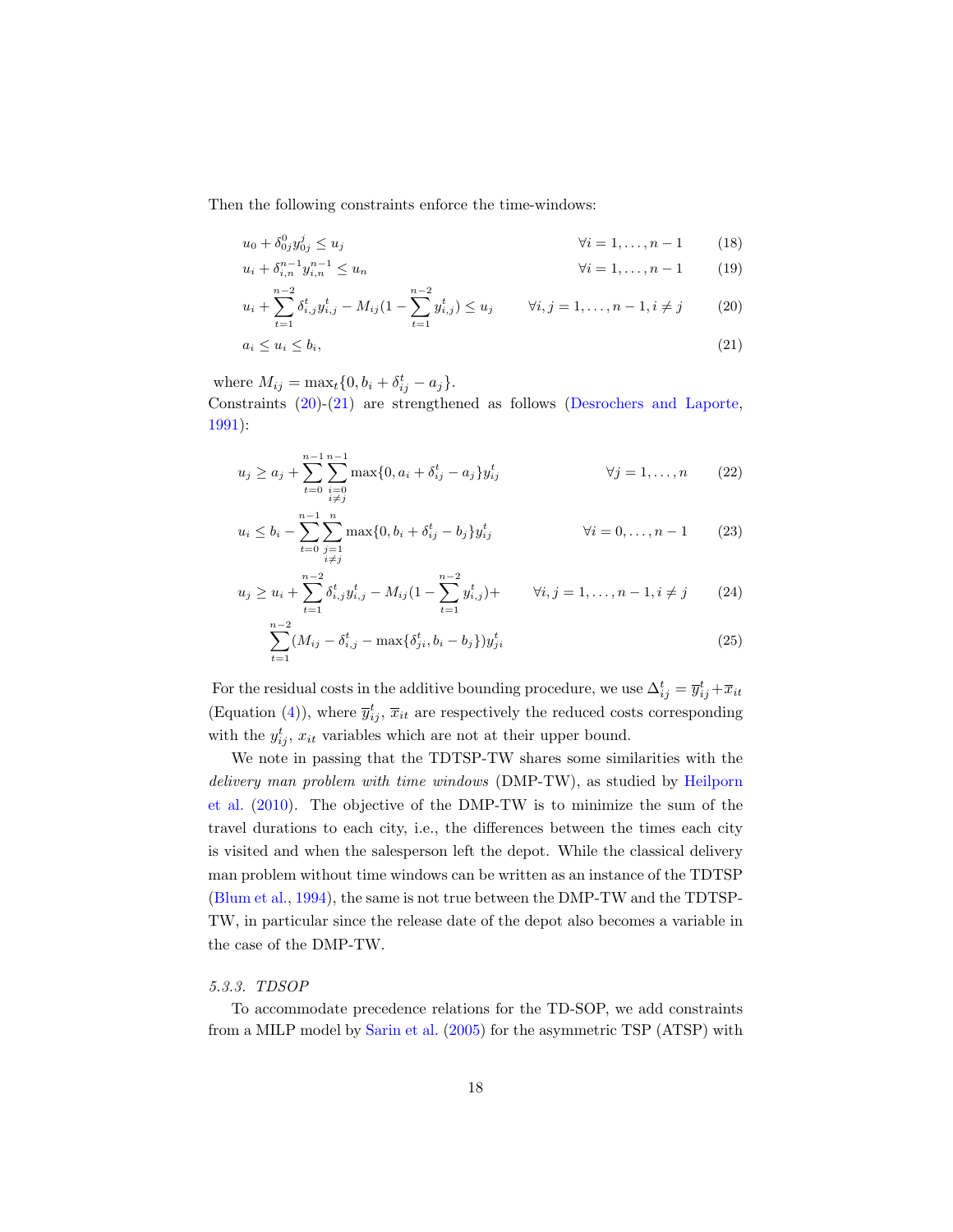precedence constraints. The model by [Sarin et al.](#page-31-12) [\(2005\)](#page-31-12) is known to provide a strong LP relaxation. To accommodate the precedence constraints,  $p_{ij}$  variables are used, indicating whether job  $i$  precedes job  $j$  somewhere, but not necessarily immediately, in the sequence.

 $p_{ij} + p_{ji} = 1$ 

$$
p_{ij} \ge \sum_{t=0}^{n-1} y_{ij}^t \qquad \forall i, j = 1, ..., n-1, i \ne j \qquad (26)
$$

<span id="page-18-3"></span><span id="page-18-2"></span><span id="page-18-1"></span><span id="page-18-0"></span>
$$
\forall i \neq j \tag{27}
$$

$$
p_{ij} + p_{jk} + p_{ki} \le 2 \qquad \qquad \forall i \ne j \ne k \qquad (28)
$$

$$
y_{ik}^t = 0
$$
 iff  $i \prec j \prec k, \forall t = 1, ..., n - 1$  (29)

$$
x_{j0} = x_{i,n-2} = 0
$$
 iff  $i \prec j$  (30)

pij = 1 iff i ≺ j, (31)

$$
p_{ij} \ge 0 \tag{32}
$$

Constraints [\(26\)](#page-18-0)-[\(28\)](#page-18-1) link the  $y_{ij}^t$  and  $p_{ij}$  variables, prevent subtours and enforce the precedence relations. Redundant Constraints [\(29\)](#page-18-2) are used to strengthen the formulation. These constraints are valid because if  $i \prec j \prec k$  then  $y_{ik}^t = 0$  since job j must be executed in between jobs i and  $k$  [\(Sarin et al.,](#page-31-12) [2005\)](#page-31-12). Redundant Constraints  $(30)$  follow a similar reasoning: if i needs to precede j, than i cannot be the last job in the sequence and  $j$  cannot be the first job.

The number of constraints in this model is cubic in the number of jobs (Constraint [\(28\)](#page-18-1)). Preliminary computational experiments revealed that the model becomes inhibitively large for practical applications: just solving the LP relaxation of instances with less than 50 vertices could take 5-10 hours. Similar conclusions are drawn by [Sarin et al.](#page-31-12) [\(2005\)](#page-31-12). To improve the scalability of this model, we developed a simple separation routine for inequalities [\(28\)](#page-18-1) (Algorithm [1\)](#page-19-1). In this routine, we initialize the values  $p_{ij}^*$ , for all  $i, j$ , to the values attained by the  $p_{ij}$  variables in the LP relaxation. Each time a violated inequality is encountered for a given  $i, j, k$ , we add the following cut to the model:

<span id="page-18-4"></span>
$$
p_{ij} + p_{jk} + p_{ki} + \sum_{t=1}^{n-1} y_{ji}^t \le 2
$$
\n(33)

Cuts of the form  $(33)$  are shown to be valid and stronger than inequalities  $(28)$ [\(Sarin et al.,](#page-31-12) [2005\)](#page-31-12). Compared to the original work by [Sarin et al.](#page-31-12) [\(2005\)](#page-31-12), when solving the LP relaxation, this separation routine realizes an average speedup of one order of magnitude.

For the residual costs in the additive bounding, the reduced costs  $\overline{y}_{ij}^t$ ,  $\overline{x}_{ij}$  and  $\bar{p}_{ij}$  for resp. the  $y_{ij}^t$ ,  $x_{ij}$ , and  $p_{ij}$  variables are used. This time however, we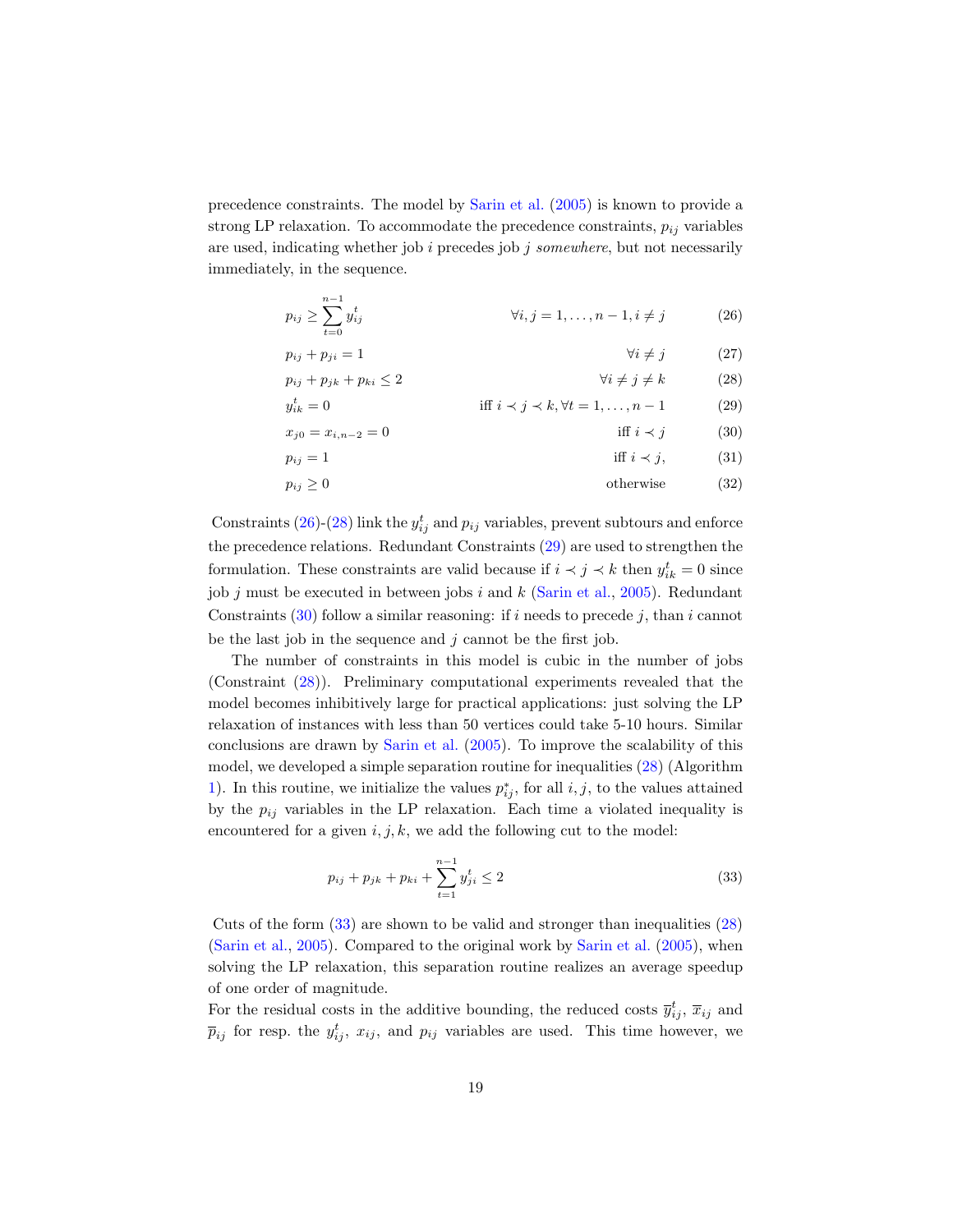Algorithm 1: Separation of inequalities [\(28\)](#page-18-1).

|          | <b>1</b> forall $i, j : p_{ij}^* > \frac{2}{3}$                                                                                                                      |                           |
|----------|----------------------------------------------------------------------------------------------------------------------------------------------------------------------|---------------------------|
|          | 2   forall $k = 1, \ldots, n-1; k \neq i \neq j$                                                                                                                     |                           |
| $3 \mid$ | $\begin{array}{c c} \hline \text{ \quad \quad if } p_{ij}^* + p_{jk}^* + p_{ki}^* > 2 \text{ then } \ \hline \text{ \quad \quad} & \text{generateCut()} \end{array}$ |                           |
|          |                                                                                                                                                                      |                           |
| $5 \mid$ | $p_{ij}^* \leftarrow 0$                                                                                                                                              | (Prevents duplicate cuts) |
|          |                                                                                                                                                                      |                           |

<span id="page-19-1"></span>cannot set  $\Delta_{ij}^t = \overline{y}_{ij}^t + \overline{x}_{ij} + \overline{p}_{ij}$ , because the costs  $\overline{p}_{ij}$  must be counted for *every* job i that precedes job j in the solution. Instead we modify Equation  $(4)$  to:

$$
\overline{s}(a) = \begin{cases}\n0 & \text{if } u = \mathbf{r}, \\
\min_{\substack{a' \in in(u), \\ \text{val}(a) \neq \text{val}(a')}} \{\overline{s}(a') + \Delta_{\text{val}(a')}^{\ell(a')}),_{\text{val}(a)} + \sum_{\substack{j \in All(v), \\ \text{val}(a) \neq j}} \overline{p}_{\text{val}(a),j}\} & \text{otherwise.} \end{cases}
$$
(34)

where  $\Delta_{ij}^t = \overline{y_{ij}^t} + \overline{x}_{ij}$ . Notice that this modification is straightforward as all information required to make this calculation is already present in the MDD.

## <span id="page-19-0"></span>6. Computational Experiments

We now report our empirical findings on a set of TD-TSP, TD-TSP-TW, and TD-SOP instances. Experiments were conducted on an Intel Core I-7-4790 2.6GHz CPU, 16GB RAM, using CPLEX and CP Optimizer v. 12.6.3.

For the TD-TSP, TD-TSP-TW and TD-SOP, both Dantzig-Fulkerson-Johnson subtour elimination constraints, as well as 4-cycle inequalities (Equation [\(17\)](#page-16-0)) are separated. For the separation of the 4-cycle inequalities we use the separation routine described in [Miranda-Bront et al.](#page-30-10) [\(2014\)](#page-30-10). At most ten rounds of separation are performed per node for TD-TSP(TW) instances, and at most four rounds for TD-SOP instances. At each round, all violated 4-cycle constraints as well as 30 of the most violated subtour inequalities are added to the model. Finally, it should be noted that no solutions for pure CP models relying solely on an alldifferent constraint have been included (Section [3\)](#page-5-0), due to the low quality of these solutions. Hence, our primary comparison is based on the CP approach augmented with MDDs  $(CP_{MDD})$ , its extension with additive bounding  $(CP_{MDD}^{ab})$ , and the MIP models for each problem class. In addition, for the TD-TSP we compare with the approaches by [Abeledo et al.](#page-28-4) [\(2013\)](#page-28-4) and [Miranda-Bront et al.](#page-30-5) [\(2010\)](#page-30-5).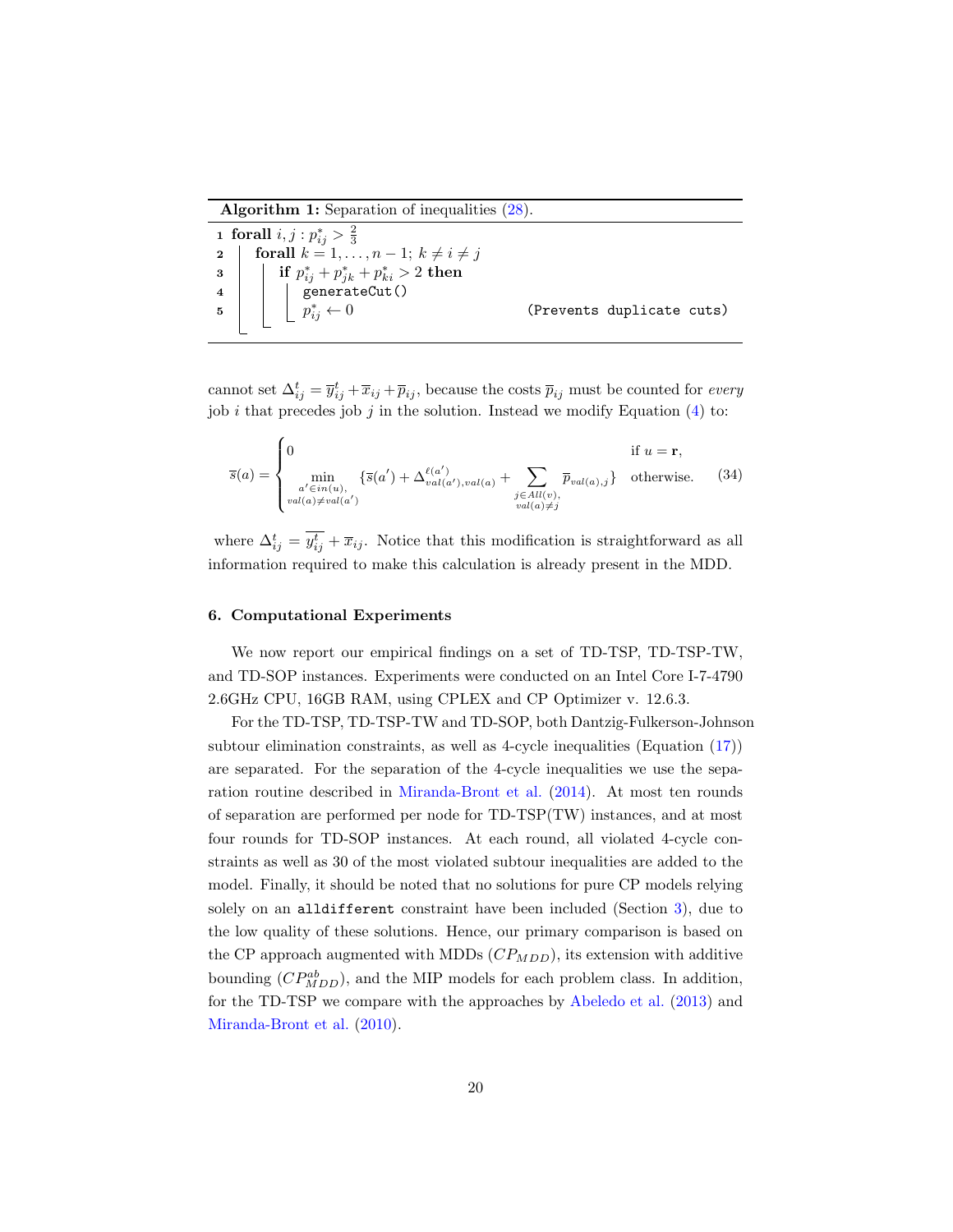## 6.1. TDTSP

Analogous to [Abeledo et al.](#page-28-4) [\(2013\)](#page-28-4), the TD-TSP instances are derived from the TSPLib.<sup>[1](#page-20-0)</sup> The setup times  $\delta_{i,j}^t$  are defined as  $(n-t)\dot{\delta}_{(i,j)}$ , where  $\dot{\delta}_{(i,j)}$  is the distance between cities  $i$  and  $j$  as specified in the TSPLib instance. For the TDTSP experiments, all instances reported in [Abeledo et al.](#page-28-4) [\(2013\)](#page-28-4) and [Miranda-Bront et al.](#page-30-10) [\(2014\)](#page-30-10) with less than 80 nodes have been used (43 instances in total). Detailed results for each of the 43 instances are available in Appendix A, Supplemental Material.

We first analyze the performance  $CP_{MDD}^{ab}$ ,  $CP_{MDD}$ , and MIP: A performance plot comparing these methods is provided in Figure [4a.](#page-21-0) The plot is divided in two parts: the left half shows the number of instances that a method has solved within  $t$  seconds (the horizontal axis shows the time from 0 up to 1,800s). That is, each of these instances is solved within  $t$  seconds. To compare instances that were not solved to optimality, we depict on the right half the number of instances that have an optimality gap of at most  $k\%$ , for increasing values of  $k$ . The gap (percentage) for a particular instance is computed as:  $100 \times \frac{UB - LB}{UB}$ , where UB is a feasible solution, and LB the strongest available lower bound. More precisely, the LB is the strongest available bound: the optimal solution (whenever available), LP bound,  $CP_{MDD}^{ab}$  and  $CP_{MDD}$  root node bounds, or MIP bound. Note that some instances lie directly on the division line (1,800s/0% gap), indicating that an optimal solution was found, but optimality could not be proven within the time limit of 1,800 seconds. As can be observed from Figure [4a,](#page-21-0) both MDD approaches outperform MILP. A larger number of instances was solved within the time limit, and the optimality gap of the unsolved instances is smaller. Similarly,  $CP_{MDD}^{ab}$  outperforms  $CP_{MDD}$ . Despite the overhead introduced by the additive bounding procedure,  $CP_{MDD}^{ab}$ outperforms  $CP_{MDD}$  for instances up to 52 vertices. Beyond that point, the relaxation used in the experiments is either weak or requires excessive computational effort.

[Miranda-Bront et al.](#page-30-5) [\(2010,](#page-30-5) [2014\)](#page-30-10) compare the formulations proposed by [Picard and Queyranne](#page-31-8) [\(1978\)](#page-31-8) and [Vander Wiel and Sahinidis](#page-31-11) [\(1995\)](#page-31-11), analyzing the relationship between them and deriving valid inequalities and facets. Computational results are also presented for a branch-and-cut algorithm that uses these inequalities. The largest instance from [Miranda-Bront et al.](#page-30-10) [\(2014\)](#page-30-10) solved

<span id="page-20-0"></span><sup>1</sup><http://comopt.ifi.uni-heidelberg.de/software/TSPLIB95/>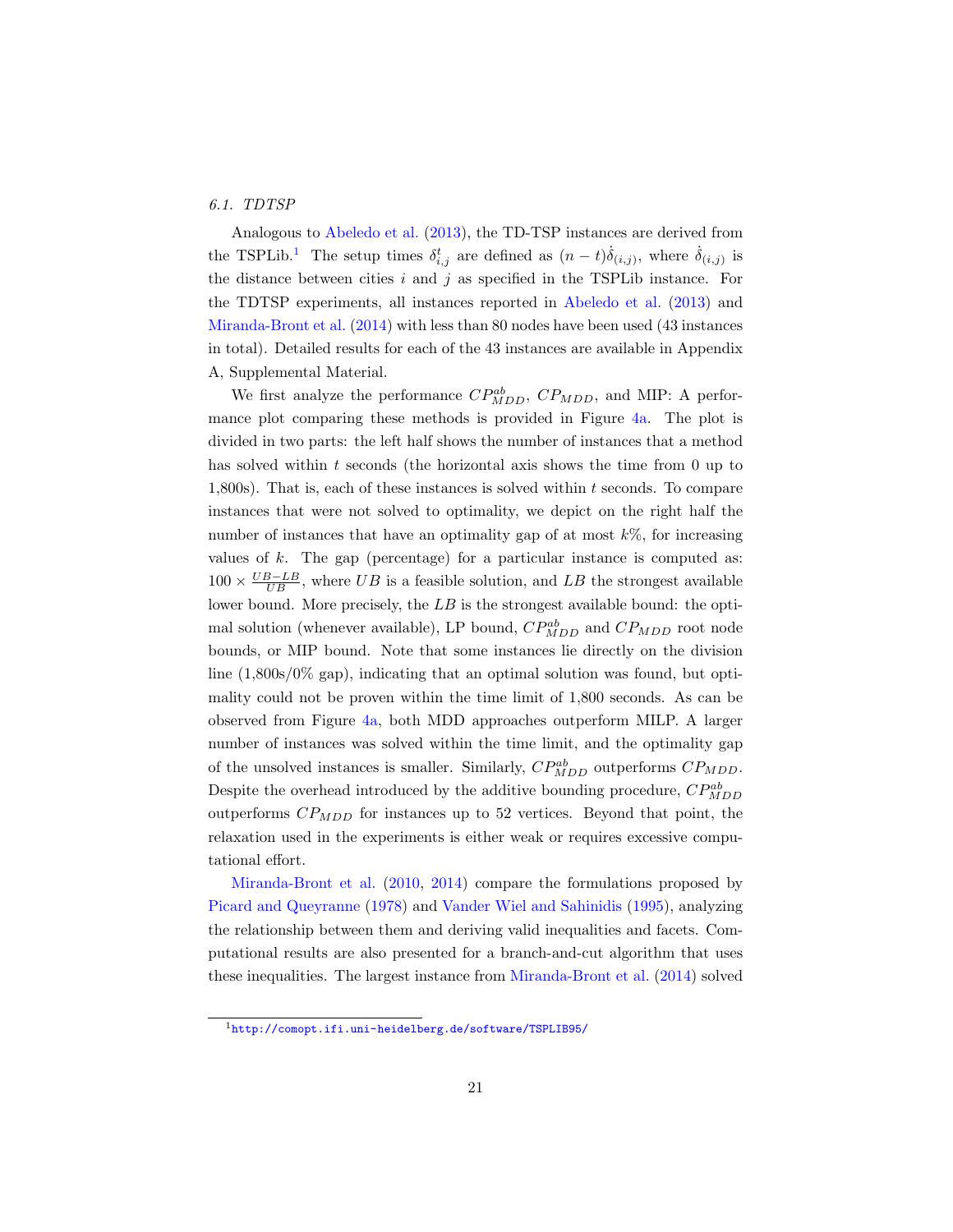<span id="page-21-0"></span>

Figure 4: TDTSP

to optimality is eil51 (51 vertices) which took 90.55s. This is also the largest instance solved to optimality by our  $CP_{MDD}^{ab}$  approach. While our method can be regarded competitive with [Miranda-Bront et al.](#page-30-5) [\(2010\)](#page-30-5), both methods are generally outperformed by the approach of [Abeledo et al.](#page-28-4) [\(2013\)](#page-28-4), as shown in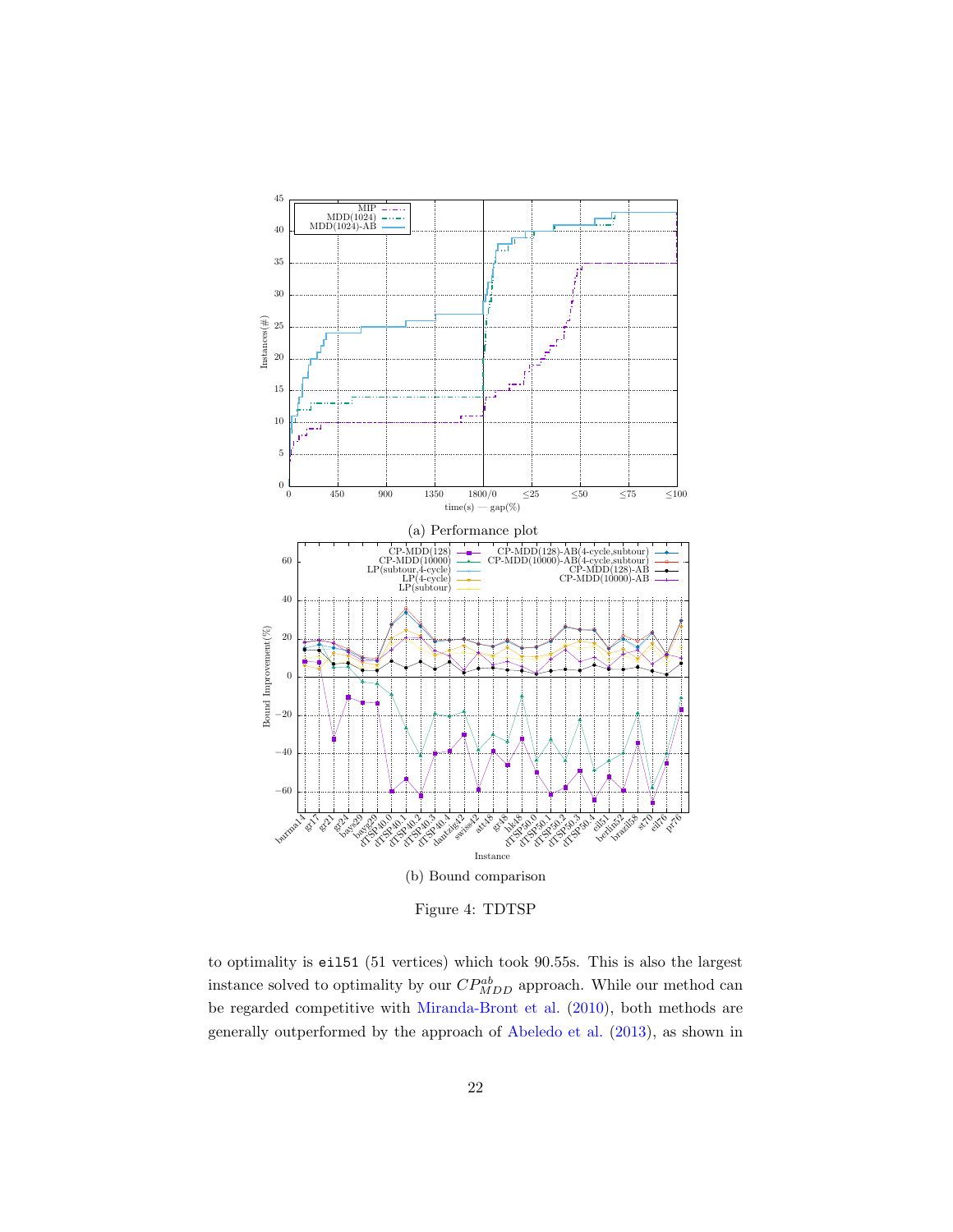Table 1, Appendix A, Supplemental Material.

Figure [4b](#page-21-0) provides a detailed comparison of the bounds derived from the various methods. For readability, the results are depicted for a subset of 27 out of 37 instances. As a base line, represented by the  $0\%$  line in Figure [4b,](#page-21-0) the TDTSP LP relaxation without extra inequalities is used. For each bounding procedure, Figure [4b](#page-21-0) shows how much stronger (or weaker) the derived bounds are, compared to the LP relaxation. When comparing the pure  $CP_{MDD}$  root node, it can be observed that the LP bound is generally stronger, except for very small instances. The larger the MDD width, the stronger the bound. When the MDD is strengthened with the simple LP relaxation, the resulting bound is consistently stronger than both the LP and pure MDD root node bounds for all instances.

Next, we investigate what happens if we strengthen the LP bound through valid inequalities, e.g., by adding (1) subtour inequalities, (2) 4-cycle inequalities, or (3) both. Regardless of which inequalities we add, the resulting LP relaxation  $(LP(\text{4-cycle}), LP(subtour), LP(\text{4-cycle}, subtour))$  is consistently stronger than the bound derived from the MDD strengthened with the simple LP (CP- $MDD(\cdot)$ -AB). If we use the strengthened LP in the additive bounding procedure  $(CP\text{-}MDD(\cdot)\text{-}AB(4\text{-}cycle, subtour))$ , we observe only a very small improvement over  $LP(4-cycle, subtour)$ . Interestingly, the  $CP\text{-}MDD(\cdot)\text{-}AB$  yielded a much bigger improvement over both the  $LP$  and  $CP\text{-}MDD(\cdot)$  approaches, than  $CP-MDD(\cdot)$ - $AB(4-cycle, subtour)$  yields over  $LP(4-cycle, subtour)$ . This phenomenon can be explained by the fact that the LP, strengthened with valid inequalities, captures a significant amount of problem structure. When this is projected onto the MDD, the resulting combined relaxation has approximately the same strength. In contrast, when a weaker relaxation is projected onto the MDD, the MDD adds more of the problem structure to the relaxation, resulting in a proportionally larger increase in strength of the relaxation.

# 6.2. TDTSP-TW

For the TDTSP-TW, 270 instances have been randomly generated following a procedure related to [Dumas et al.](#page-29-12) [\(1995\)](#page-29-12). Specifically, we fixed the number of vertices to  $n \in \{30, 35, 40\}$ , and generated asymmetrical travel distances for each vertex pair  $(i, j)$  drawing uniformly at random from the set  $\{5, 100\}$ . To ensure the instances were feasible, the time windows were set as follows. Once a distance matrix has been created, we would generate a permutation of cities uniformly at random, and compute the shortest travel distance to arrive at each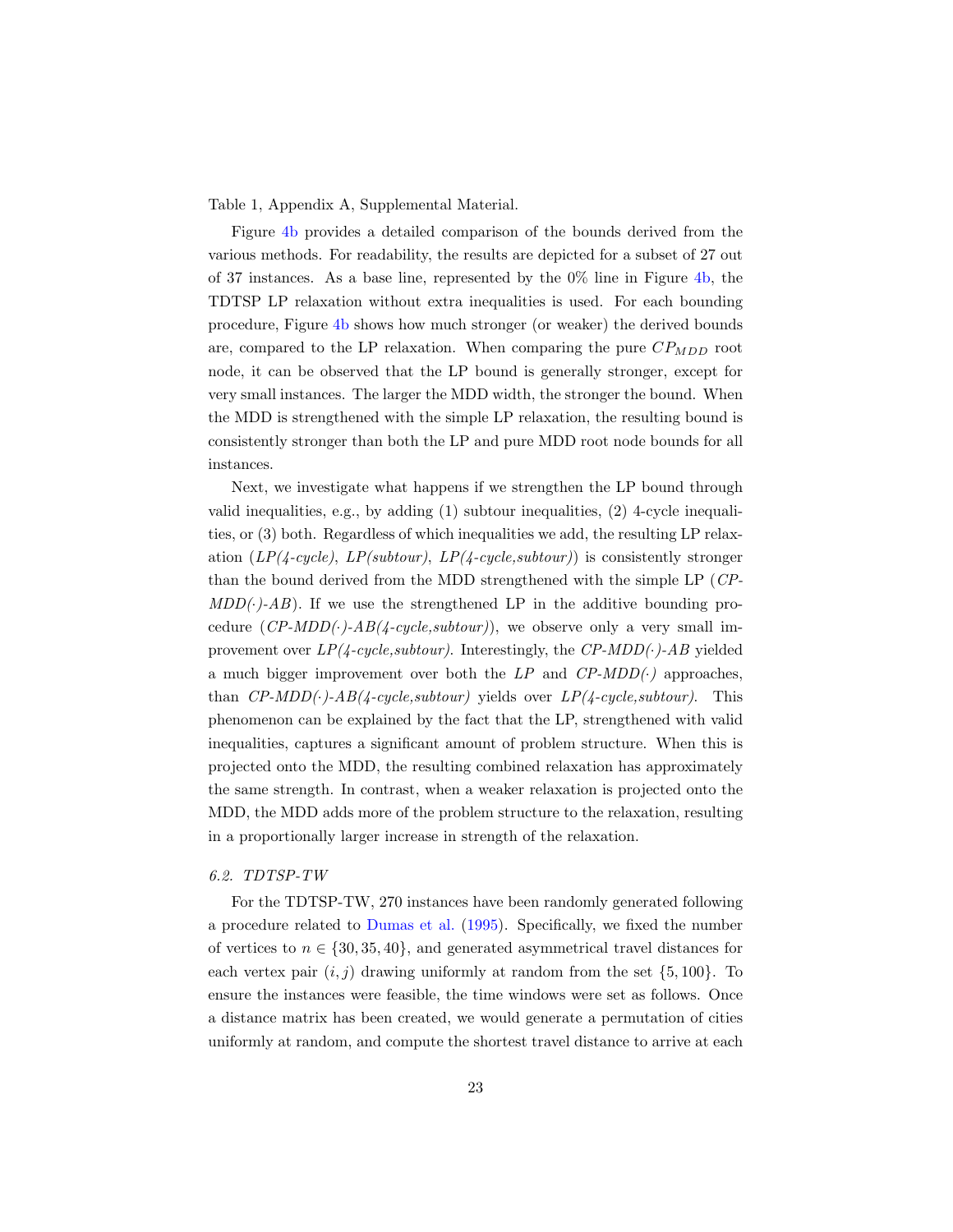city according to the given permutation. For each city i in the permutation and the resulting arrival time  $t_i$ , the release date and deadlines were then drawn uniformly at random from  $\{t_j, \ldots, t_i\}$  and  $\{t_i, \ldots, t_{j'}\}$ , respectively, where  $j =$  $\max\{0, i - w\}$  and  $j' = \min\{n, i + w\}$ , for some w (i.e., larger w have longer time windows, on average). For each  $n \in \{30, 35, 40\}$ , we considered  $w \in$  $\{10, \ldots, 90, 95\}$  and generated 5 different instance according to this procedure, resulting in 270 instances in total  $(90 \text{ per each } n)$ . Detailed results for each of the 270 instances are available in Appendix B, Supplemental Material.

Figures [5a,](#page-24-0) [5b](#page-24-0) compare the impact of the  $CP_{MDD}^{ab}$  and  $CP_{MDD}$  approaches. Lower bounds for these instances are obtained by taking the maximum over: LP,  $CP_{MDD}^{ab}$  root node, strongest MIP bound, optimal solutions for MIP,  $CP_{MDD}^{ab}$ ,  $CP_{MDD}$ . Interestingly, MIP was unable to find a feasible solution for any of the instances. Hence, for clarity, a line for MIP has been omitted from Figures [5a,](#page-24-0) [5b.](#page-24-0) In contrast, both  $CP_{MDD}^{ab}$  and  $CP_{MDD}$  found feasible solutions for all instances. Furthermore,  $CP_{MDD}^{ab}$  significantly outperforms  $CP_{MDD}$  for these instances. Figures [5a](#page-24-0) and [5b](#page-24-0) also indicate that when the MDD width is small (Figure [5a\)](#page-24-0), the Additive Bounding significantly strengthens the model. When the width of the MDD increases (Figure [5b\)](#page-24-0), the impact of the Additive Bounding decreases, since the MDD is more expressive.

Figure [6](#page-25-0) plots the performance of  $CP_{MDD}^{ab}$ ,  $CP_{MDD}$  for the three different instance sizes: 30, 35 and 40 vertices. For the 30-vertex instances, the pure  $CP_{MDD}$  outperforms  $CP_{MDD}^{ab}$ . These instances are relatively easy, and as such, can be solved through the pure  $CP_{MDD}$  which does not suffer from the extra computational overhead present in the  $CP_{MDD}^{ab}$  approach. However, when the size of the instances increases,  $CP_{MDD}^{ab}$  clearly starts to outperform  $CP_{MDD}$ , as can be observed for both  $n35$  and  $n40$ . When the instances continue to grow in size, the quality of the  $CP^{ab}_{MDD}$  solutions will gradually reduce to the point where there is no benefit of using the Additive Bounding procedure. This behavior can directly be explained by the fact that the quality of the LP relaxation used in the Additive Bounding procedure reduces when the instances become bigger. To resolve this issue, a stronger bounding procedure would be required.

#### 6.3. TDSOP

For TDSOP, 29 instances with 7 to 100 vertices are derived from the SOP dataset in the TSPLib. The instances are transformed into their time-dependent equivalents in the same way as considered for the TD-TSP. Detailed results for each instance are available in Appendix C, Supplemental Material. Experiments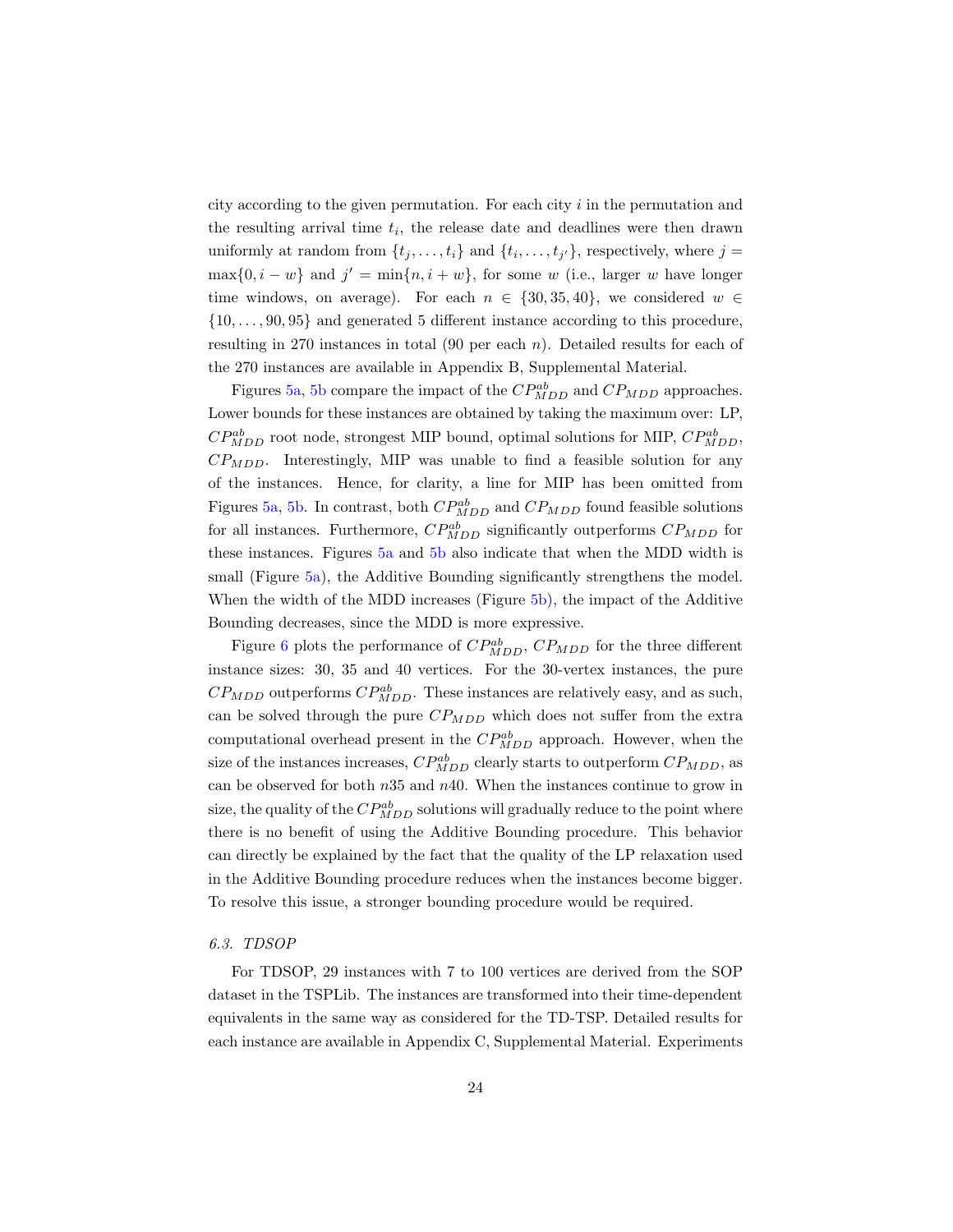<span id="page-24-0"></span>

Figure 5: Performance plot TDTSP-TW

revealed that it was too expensive to evaluate equation [\(4\)](#page-14-0) during each filtering loop of the MDD. Instead equation [\(1\)](#page-8-1) was used, thereby ignoring the reduced costs associated with the  $p_{ij}$  variables. The impact of this decision on the quality of the bounds turned out to be negligible, since the vast majority of reduced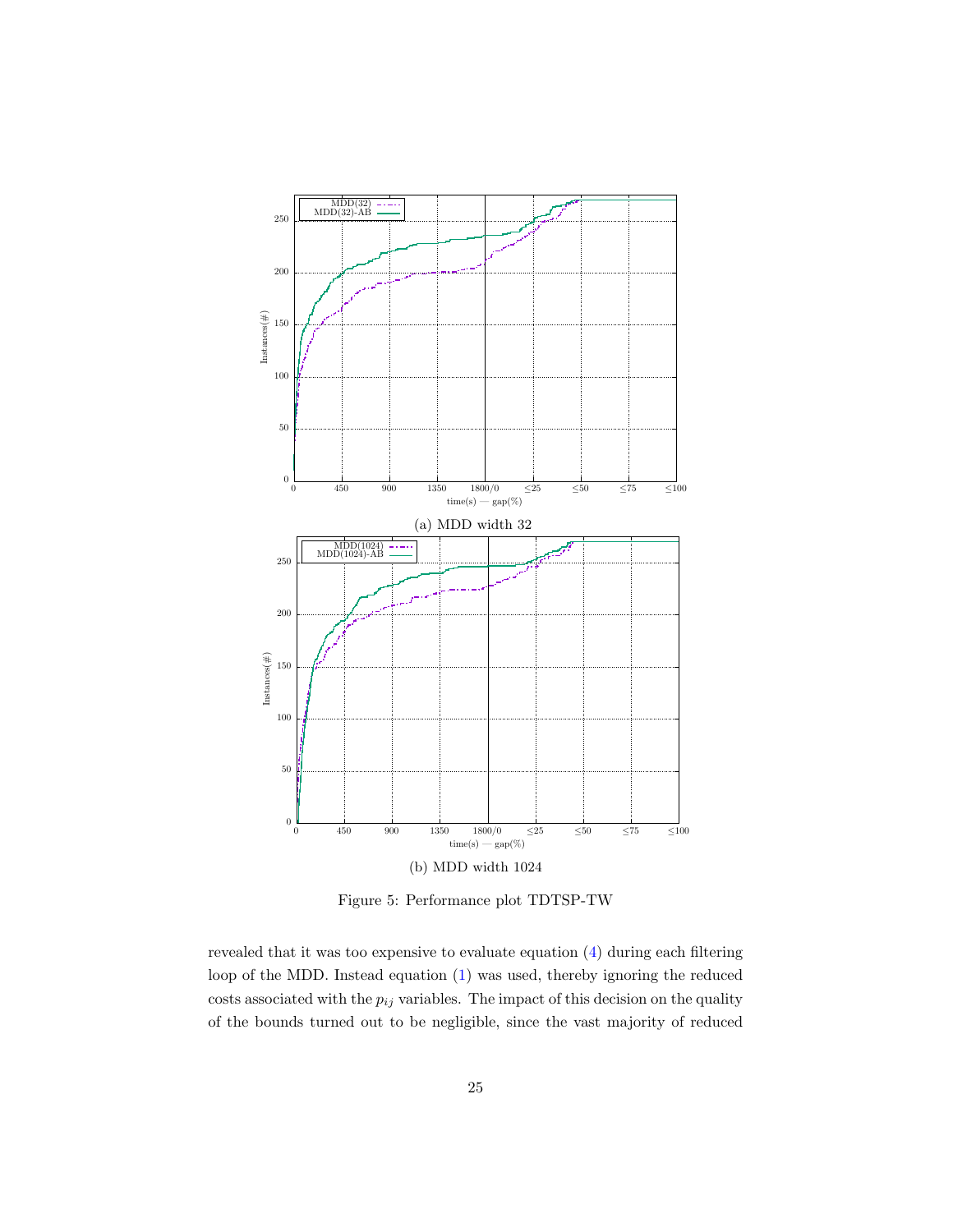<span id="page-25-0"></span>

Figure 6: performance plot TDTSP-TW for different instance sizes

costs associated with the  $p_{ij}$  variables were equal to zero.

A performance plot is again provided in Figure [7a.](#page-26-0) Similar to the TDTSP and TDTSP-TW results, both MDD methods significantly outperform MIP. In fact, for most instances, the MILP model failed to find a single feasible solution. However, when comparing  $CP_{MDD}^{ab}$  and  $CP_{MDD}$  mutually, the differences are much less profound than in the foregoing experiments. These results are directly explained by a weak LP relaxation used in the AB procedure. Even though the model by [Sarin et al.](#page-31-12) [\(2005\)](#page-31-12) is known to provide strong bounds for the ATSP with precedence constraints, we do not obtain similar high-quality results for TDSOP. Moreover, even though we separate inequalities [\(28\)](#page-18-1), we still had to limit the number of rounds of separation to four due to excessive computation times. For reference purposes, for an instance with 100 vertices and ten rounds of separation, computation times for the LP relaxation could easily exceed 24 hours. By limiting the number of rounds of separation, the quality of the LP bound reduced, and consequently the performance of  $CP^{ab}_{MDD}$  degraded. These findings seem to be in agreement with the conclusion of [Sarin et al.](#page-31-12) [\(2005\)](#page-31-12): 'While the relative tightness of this formulation does not generally translate to a competitive performance for ATSP problems without precedence relationships due to the size and structure of the LP relaxations, it is hoped that with advances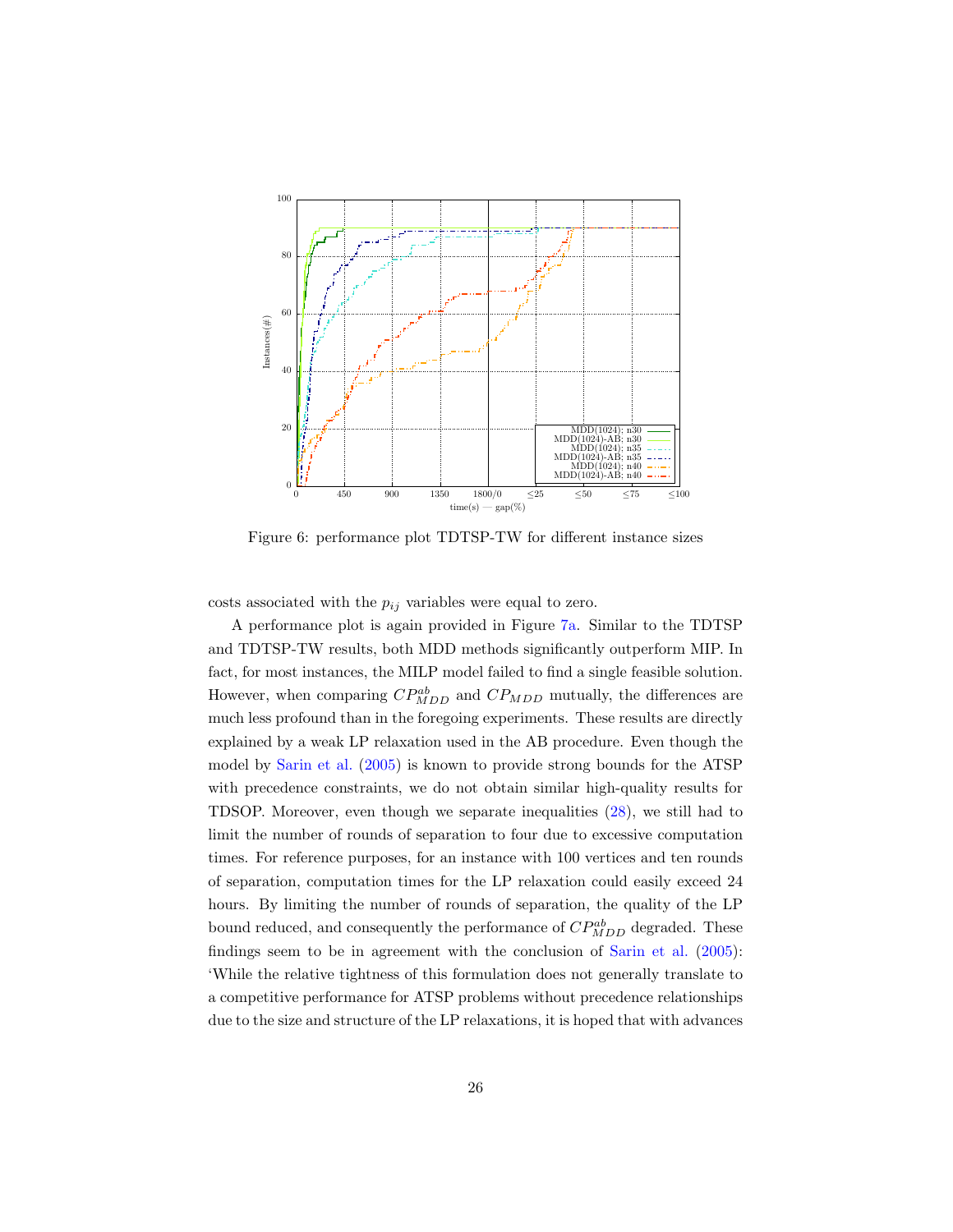<span id="page-26-0"></span>

Figure 7: TDSOP

in LP technology, it might prove to be more favorable in the future.' Indeed, instances in their experiments do not exceed 30 vertices.

Figure [7b](#page-26-0) compares the LP bound, and the  $CP_{MDD}$  and  $CP_{MDD}^{ab}$  root node bounds mutually. As a base line, the TDSOP LP relaxation strengthened with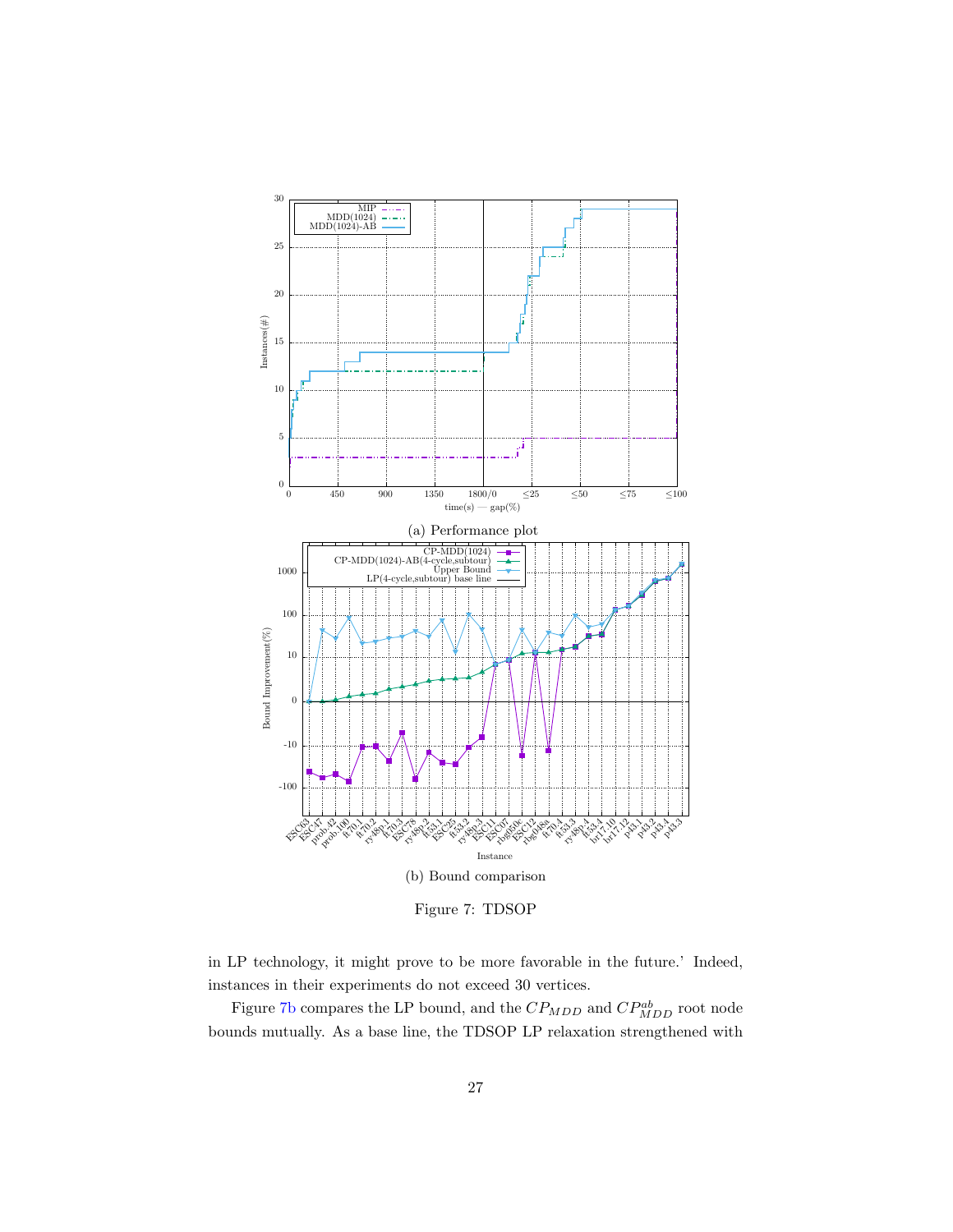all inequalities is used. The graph depicts how the root node bounds of  $CP_{MDD}$ and  $CP_{MDD}^{ab}$  compare against the LP bound: a positive and a negative value indicates that the bound is stronger and weaker, respectively. The "Upper Bound" line represents the maximum possible improvement over the LP bound, derived from the best primal solutions. To compensate for the large differences in y-values, we applied a log-modulus transformation  $(L(x) = sgn(x) \times log(|x| +$ 1)) [\(John and Draper,](#page-30-12) [1980\)](#page-30-12). For the first instances (left side of the graph), the  $CP_{MDD}$  root node is significantly weaker than the LP relaxation. Nevertheless, through the Additive Bounding procedure, the root node can be strengthened significantly. In fact, for a number of instances, the  $CP_{MDD}^{ab}$  root node bound gets very close to the optimal solution. Finally, for instances where the LP bound is really weak, the root node bounds of  $CP_{MDD}$  and  $CP_{MDD}^{ab}$  coincide.

# <span id="page-27-0"></span>7. Conclusion

In this work, the TDTSP(-TW) and TDSOP problems have been solved through a novel hybrid approach that combines constraint programming, linear programming, and MDDs. Since CP models are often ineffective in solving sequencing problems like the TSP, MDDs are incorporated to strengthen the model. By integrating the MDDs, significantly more information about the problem structure and solution space are consolidated into the CP model. Furthermore, since bounds on the optimal solution can be computed through the MDDs, domain propagation is improved, the search tree can be pruned more effectively, and computational effort required to prove optimality is reduced. Finally we show how structural information from different problem relaxations can be incorporated into the MDD through additive bounding.

Computational experiments clearly show that the hybrid approach outperforms traditional MILP and CP formulations for both sequencing problems in terms of time and solution quality. For a number of instances, the traditional CP approach was able to find the optimal solution, but failed to prove optimality in a reasonable amount of time. Due to the bounds calculated by the MDD propagator, the integrated approach could attest optimality for these instances orders of magnitude faster.

The approach presented in this work is generic in the sense that it hardly relies on problem-specific information. Therefore, future research could be aimed at expanding this work to related sequencing problems. Alternatively, one could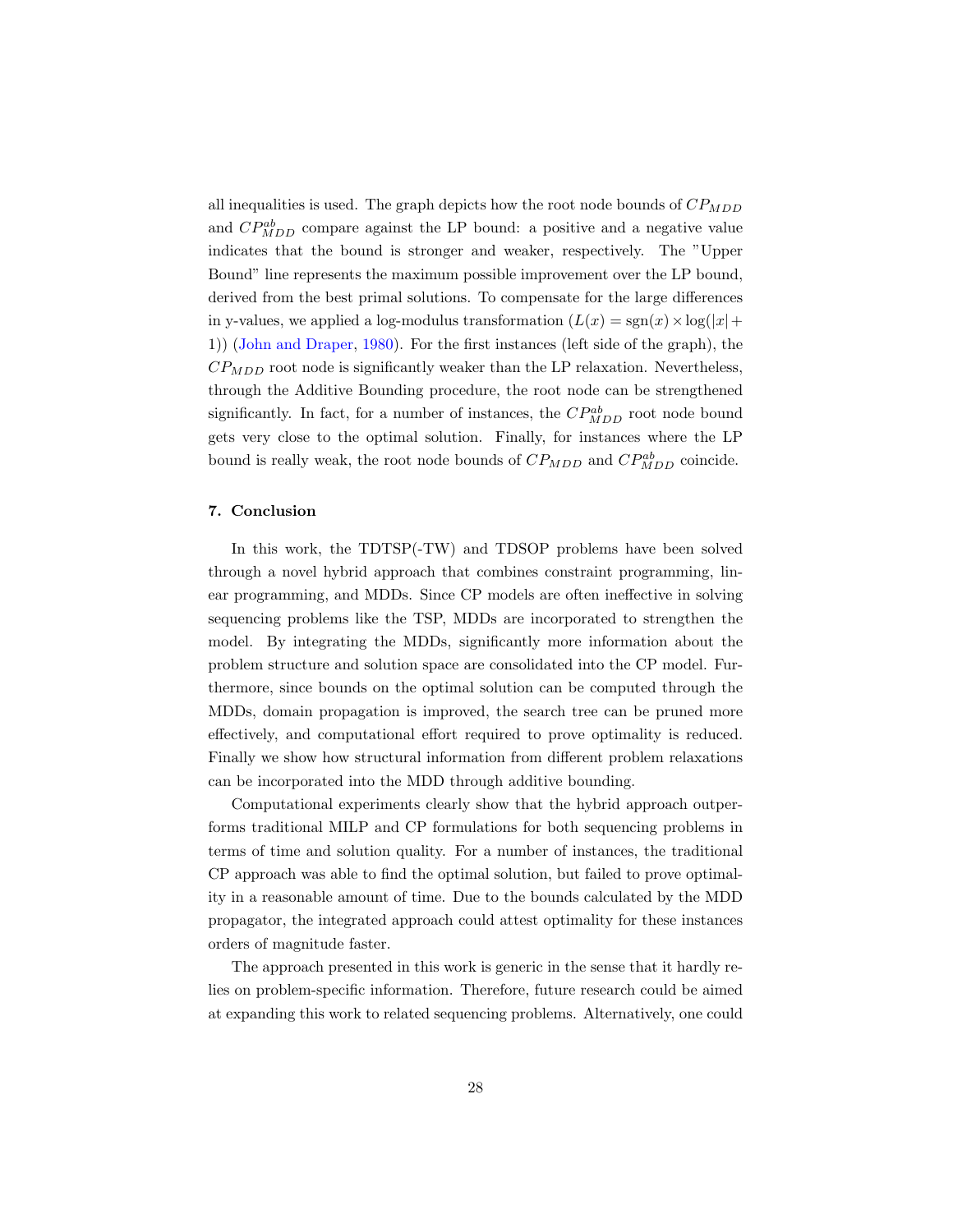attempt to include existing dedicated solution approaches for the TD-TSP and TD-SOP into the current framework to improve its overall performance.

## Bibliography

- <span id="page-28-4"></span>H. G. Abeledo, R. Fukasawa, A. A. Pessoa, and E. Uchoa, "The time dependent traveling salesman problem: polyhedra and algorithm," Math. Program. Comput., vol. 5, no. 1, pp. 27–55, 2013.
- <span id="page-28-7"></span>J. Albiach, J. M. Sanchis, and D. Soler, "An asymmetric TSP with time windows and with time-dependent travel times and costs: An exact solution through a graph transformation," European Journal of Operational Research, vol. 189, no. 3, pp. 789 – 802, 2008.
- <span id="page-28-6"></span>H. R. Andersen, T. Hadzic, J. N. Hooker, and P. Tiedemann, "A constraint store based on multivalued decision diagrams," in Proceedings of the 13th International Conference on Principles and Practice of Constraint Programming, ser. CP'07. Springer-Verlag, 2007, pp. 118–132.
- <span id="page-28-9"></span>D. L. Applegate, R. E. Bixby, V. Chvátal, and W. J. Cook, The Traveling Salesman Problem. Princeton University Press, 2006.
- <span id="page-28-3"></span>D. L. Applegate, R. E. Bixby, V. Chvátal, and W. J. Cook, The Traveling Salesman Problem: A Computational Study. Princeton University Press, 2006.
- <span id="page-28-0"></span>S. Arimoto, S. Kawamura, and F. Miyazaki, "Bettering operation of robots by learning," Journal of Robotic Systems, vol. 1, no. 2, pp. 123–140, 1984.
- <span id="page-28-8"></span>R. Baldacci, A. Mingozzi, and R. Roberti, "New state-space relaxations for solving the traveling salesman problem with time windows," INFORMS Journal on Computing, vol. 24, no. 3, pp. 356–371, 2012.
- <span id="page-28-5"></span>P. Baptiste, P. Laborie, C. L. Pape, and W. Nuijten, Handbook of Constraint Programming, 1st ed. Elsevier, 2006, ch. 22: Constraint-Based Scheduling and Planning, pp. 761–799.
- <span id="page-28-10"></span>P. Benchimol, W.-J. v. Hoeve, J.-C. Régin, L.-M. Rousseau, and M. Rueher, "Improved filtering for weighted circuit constraints," Constraints, vol. 17(3), pp. 205–233, 2012.
- <span id="page-28-1"></span>D. Biskup, "Single-machine scheduling with learning considerations," European Journal of Operational Research, vol. 115, no. 1, pp. 173 – 178, 1999.
- <span id="page-28-2"></span>A. Blum, P. Chalasani, D. Coppersmith, B. Pulleyblank, P. Raghavan, and M. Sudan, "The minimum latency problem," in Proceedings of the Twenty-sixth Annual ACM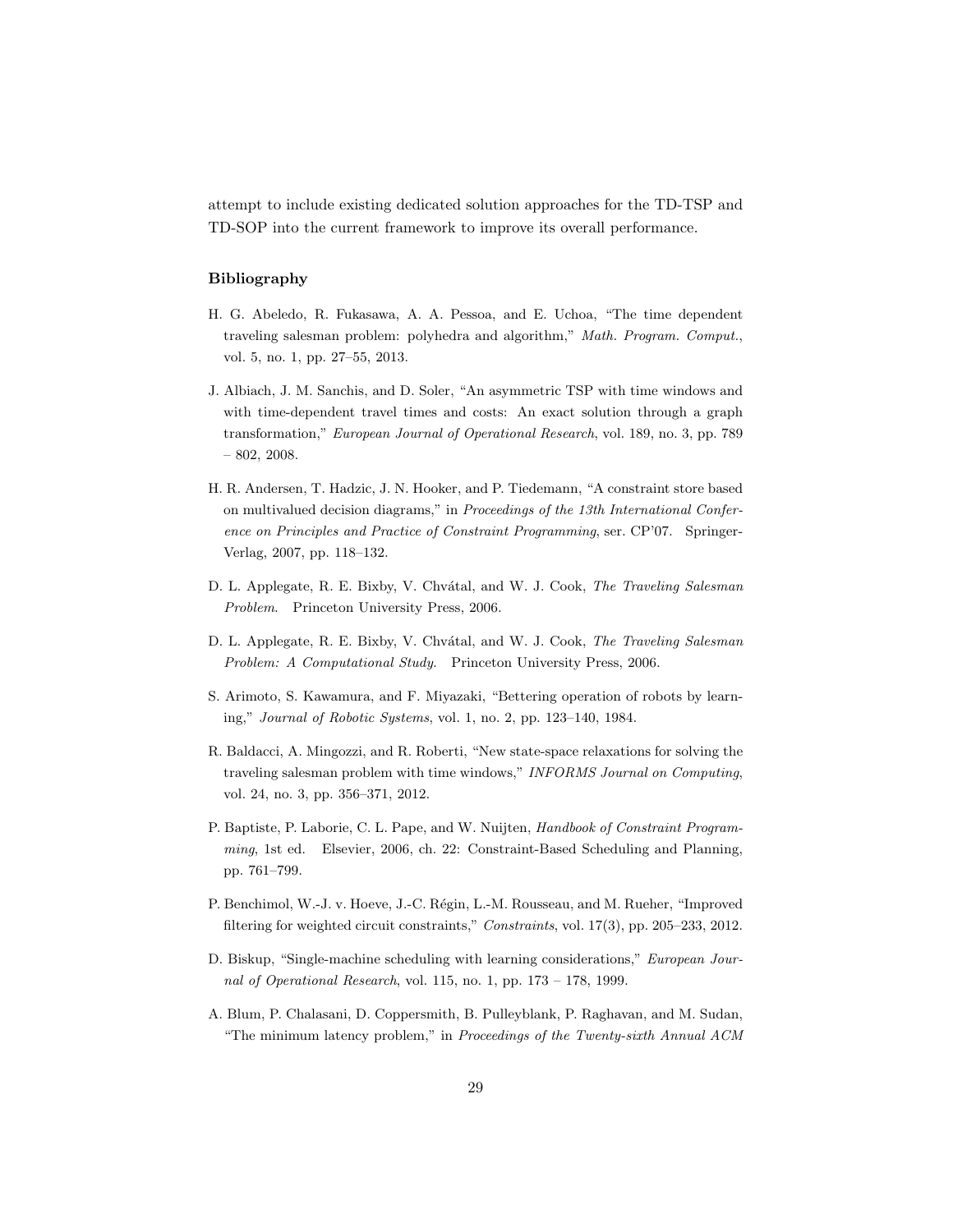Symposium on Theory of Computing, ser. STOC '94. New York, NY, USA: ACM, 1994, pp. 163–171.

- <span id="page-29-5"></span>A. Cire and W. J. van Hoeve, "Multivalued decision diagrams for sequencing problems," Operations Research, vol. 61, no. 6, pp. 1411–1428, 2013.
- <span id="page-29-0"></span>W. Cook, In Pursuit of the Traveling Salesman: Mathematics at the Limits of Computation. Princeton University Press, 2012.
- <span id="page-29-8"></span>J.-F. Cordeau, G. Ghiani, and E. Guerriero, "Analysis and branch-and-cut algorithm for the time-dependent travelling salesman problem," Transportation Science, vol. 48, no. 1, pp. 46–58, 2012.
- <span id="page-29-11"></span>M. Desrochers and G. Laporte, "Improvements and extensions to the miller-tuckerzemlin subtour elimination constraints," Operations Research Letters, vol. 10, no. 1, pp. 27 – 36, 1991.
- <span id="page-29-12"></span>Y. Dumas, J. Desrosiers, E. Gelinas, and M. M. Solomon, "An optimal algorithm for the traveling salesman problem with time windows," Operations Research, vol. 43, no. 2, pp. 367–371, 1995.
- <span id="page-29-6"></span>M. Fischetti and P. Toth, "An additive bounding procedure for combinatorial optimization problems," Operations Research, vol. 37, no. 2, pp. 319–328, 1989.
- <span id="page-29-3"></span>M. Fischetti, G. Laporte, and S. Martello, "The delivery man problem and cumulative matroids," Oper. Res., vol. 41, no. 6, pp. 1055–1064, Nov. 1993.
- <span id="page-29-2"></span>S. French, Sequencing and Scheduling. John Wiley & Sons, 1982.
- <span id="page-29-1"></span>M. R. Garey and D. S. Johnson, *Computers and Intractability – A Guide to the Theory* of NP-Completeness. W. H. Freeman and Company, 1979.
- <span id="page-29-4"></span>M. Gendreau, G. Ghiani, and E. Guerriero, "Time-dependent routing problems: A review," Computers & Operations Research, vol. 64, pp. 189 – 197, 2015.
- <span id="page-29-10"></span>M. T. Godinho, L. Gouveia, and P. Pesneau, "Natural and extended formulations for the time-dependent traveling salesman problem," Discrete Applied Mathematics, vol. 164, Part 1, pp. 138 – 153, 2014.
- <span id="page-29-9"></span>L. Gouveia and M. Ruthmair, "Load-dependent and precedence-based models for pickup and delivery problems," Computers & Operations Research, vol. 63, pp. 56 – 71, 2015.
- <span id="page-29-7"></span>L. Gouveia and S. Voss, "A classification of formulations for the (time-dependent) traveling salesman problem," European Journal of Operational Research, vol. 83, no. 1, pp. 69 – 82, 1995.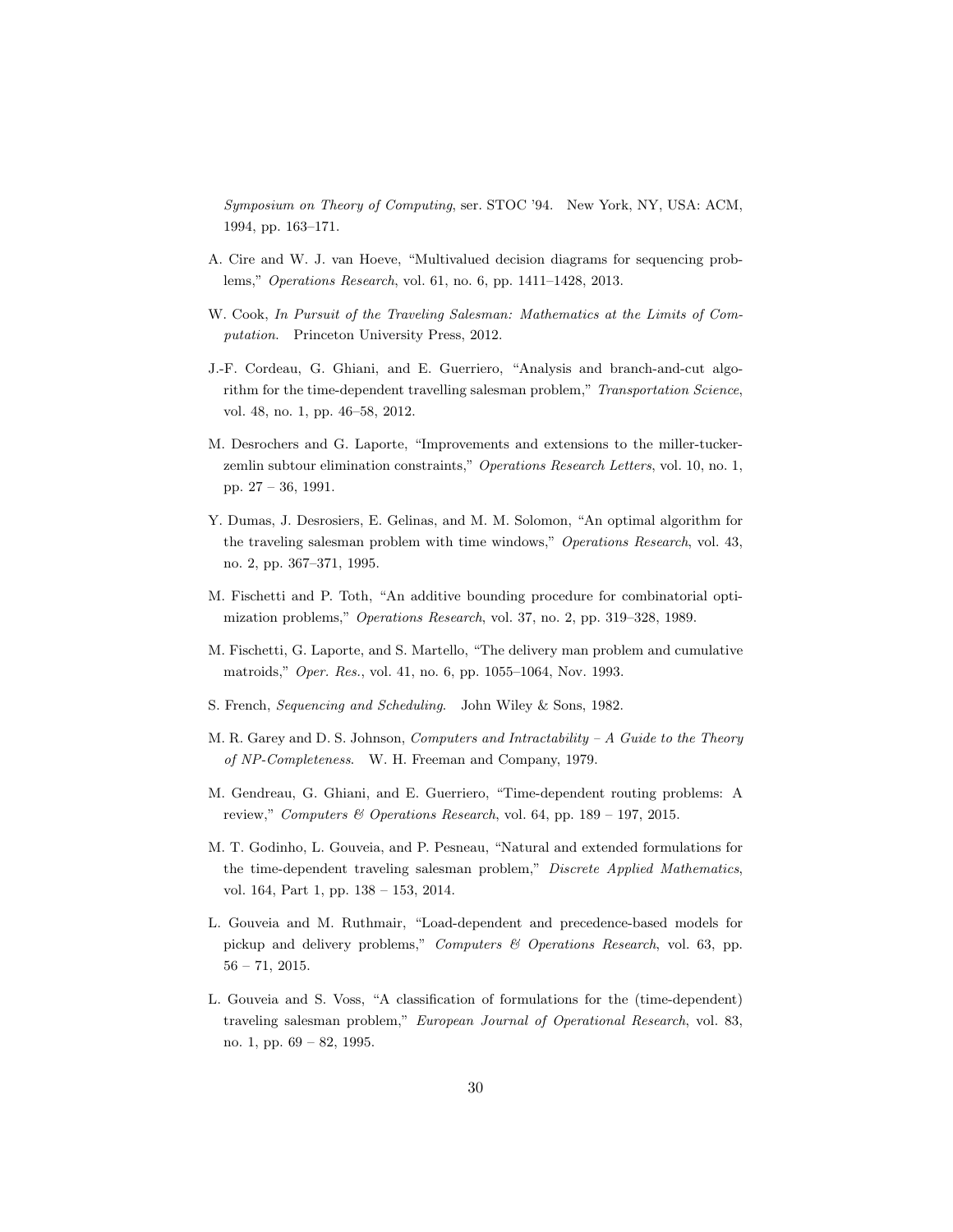- <span id="page-30-11"></span>G. Heilporn, J.-F. Cordeau, and G. Laporte, "The delivery man problem with time windows," *Discrete Optimization*, vol. 7, no. 4, pp.  $269 - 282$ , 2010.
- <span id="page-30-7"></span>M. Held and R. M. Karp, "The traveling-salesman problem and minimum spanning trees," Operations Research, vol. 18, no. 6, pp. 1138–1162, 1970.
- <span id="page-30-8"></span>J. N. Hooker, Integrated Methods for Optimization (International Series in Operations Research & Management Science), 2nd ed. Secaucus, NJ, USA: Springer-Verlag New York, Inc., 2012.
- <span id="page-30-1"></span>X. Huang and J.-J. Wang, "Machine scheduling problems with a position-dependent deterioration," Applied Math. Modelling, vol. 39, no. 1011, pp. 2897 – 2908, 2015.
- <span id="page-30-0"></span>A. A. K. Jeng and B. M. T. Lin, "Makespan minimization in single-machine scheduling with step-deterioration of processing times," The Journal of the Operational Research Society, vol. 55, no. 3, pp. pp. 247–256, 2004.
- <span id="page-30-12"></span>J. A. John and N. R. Draper, "An alternative family of transformations," Journal of the Royal Statistical Society. Series C (Applied Statistics), vol. 29, no. 2, pp. 190–197, 1980.
- <span id="page-30-4"></span>A. B. Keha, K. Khowala, and J. W. Fowler, "Mixed integer programming formulations for single machine scheduling problems," Computers  $\mathcal C$  Industrial Engineering, vol. 56, no. 1, pp. 357 – 367, 2009.
- <span id="page-30-9"></span>A. Lodi, M. Milano, and L.-M. Rousseau, "Discrepancy-based additive bounding procedures," INFORMS J. on Computing, vol. 18, no. 4, pp. 480–493, Jan. 2006.
- <span id="page-30-2"></span>A. Lucena, "Time-dependent traveling salesman problem–the deliveryman case," Networks, vol. 20, no. 6, pp. 753–763, 1990.
- <span id="page-30-6"></span>C. Malandraki and M. Daskin, "Time dependent vehicle routing problems: Formulations, properties and heuristic algorithms," Transportation Science, vol. 26, no. 3, pp. 185–200, 1992.
- <span id="page-30-3"></span>I. Méndez-Díaz, P. Zabala, and A. Lucena, "A new formulation for the traveling deliveryman problem," Discrete Appl. Math., vol. 156, no. 17, pp. 3223–3237, 2008.
- <span id="page-30-5"></span>J. J. Miranda-Bront, I. Méndez-Díaz, and P. Zabala, "An integer programming approach for the time-dependent tsp," Electronic Notes in Discrete Mathematics, vol. 36, pp. 351–358, 2010.
- <span id="page-30-10"></span>J. J. Miranda-Bront, I. Mndez-Daz, and P. Zabala, "Facets and valid inequalities for the time-dependent travelling salesman problem," European Journal of Operational Research, vol. 236, no. 3, pp. 891 – 902, 2014.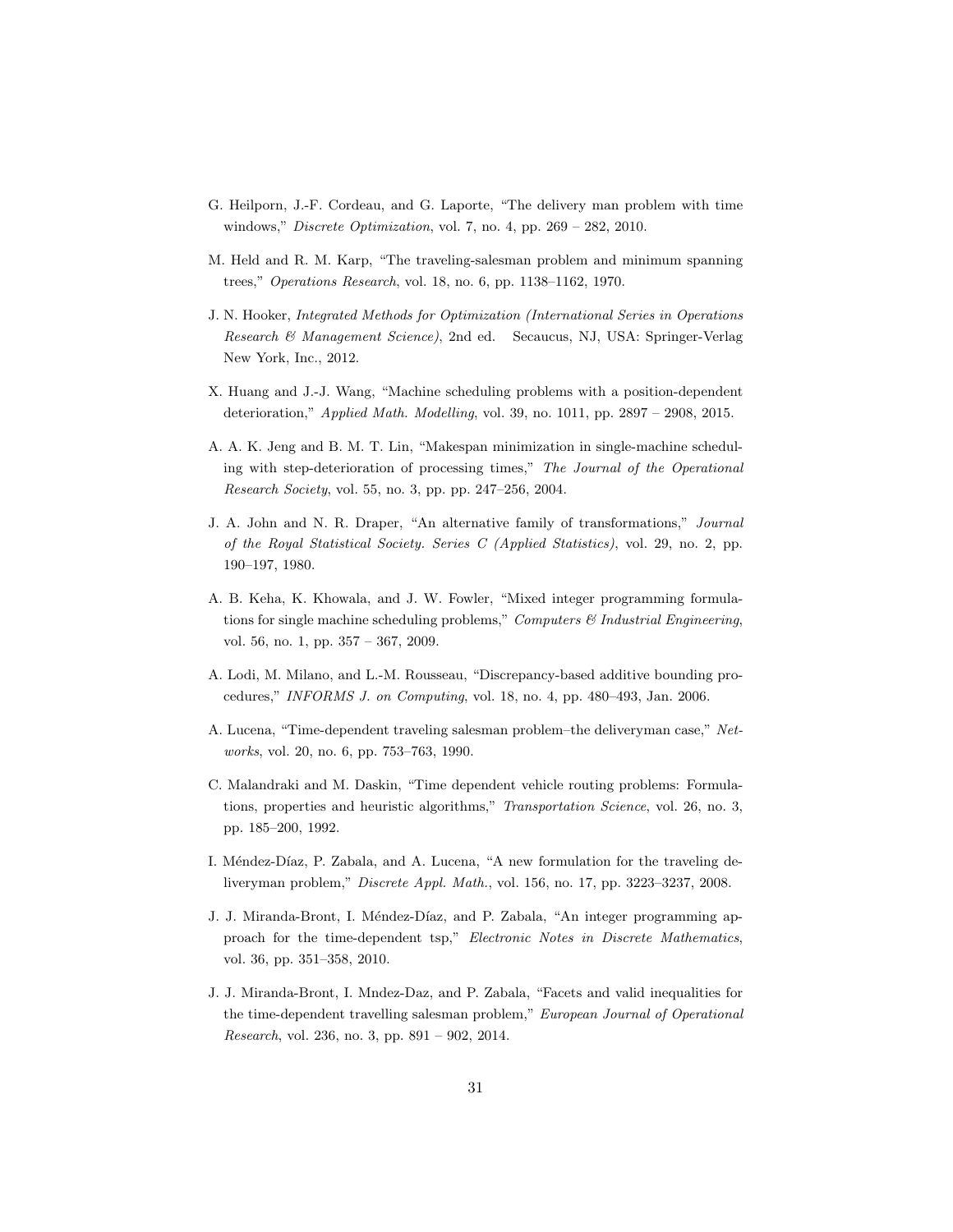- <span id="page-31-8"></span>J. C. Picard and M. Queyranne, "The Time-dependent Traveling Salesman Problem and its Application to the Tardiness Problem in One-machine Scheduling," Operations Research, vol. 26, no. 1, pp. 86–110, 1978.
- <span id="page-31-0"></span>M. Pinedo, Scheduling: Theory, Algorithms and Systems, 3rd ed. Prentice Hall, 2008.
- <span id="page-31-6"></span>M. Queyranne, M. Queyranne, and A. S. Schulz, "Polyhedral approaches to machine scheduling," Technical University of Berlin, Department of Mathematics, Berlin, Germany, Tech. Rep. 408/1994, 1994.
- <span id="page-31-10"></span>J.-C. Régin, "A Filtering Algorithm for Constraints of Difference in CSPs," in Proceedings of AAAI, vol. 1. AAAI Press, 1994, pp. 362–367.
- <span id="page-31-9"></span>J.-C. Régin, "Global constraints: A survey," in Hybrid Optimization, ser. Springer Optimization and Its Applications, P. van Hentenryck and M. Milano, Eds. Springer New York, 2011, vol. 45, pp. 63–134.
- <span id="page-31-1"></span>R. Rudek, "Scheduling problems with position dependent job processing times: computational complexity results," Annals of Operations Research, vol. 196, no. 1, pp. 491–516, 2012.
- <span id="page-31-12"></span>S. C. Sarin, H. D. Sherali, and A. Bhootra, "New tighter polynomial length formulations for the asymmetric traveling salesman problem with and without precedence constraints," Operations Research Letters, vol. 33, no. 1, pp. 62 – 70, 2005.
- <span id="page-31-4"></span>D. Simchi-Levi and O. Berman, "Minimizing the total flow time of n jobs on a network," IIE Transactions, vol. 23, no. 3, pp. 236–244, 1991.
- <span id="page-31-7"></span>J. van den Akker, C. van Hoesel, and M. Savelsbergh, "A polyhedral approach to single-machine scheduling problems," Mathematical Programming, vol. 85, no. 3, pp. 541–572, 1999.
- <span id="page-31-5"></span>C. van Eijl, "A polyhedral approach to the delivery man problem," 1995.
- <span id="page-31-11"></span>R. J. Vander Wiel and N. V. Sahinidis, "Heuristic bounds and test problem generation for the time-dependent traveling salesman problem," Transportation Science, vol. 29, no. 2, pp. 167–183, 1995.
- <span id="page-31-2"></span>C.-C. Wu, W.-C. Lee, and T. Chen, "Heuristic algorithms for solving the maximum lateness scheduling problem with learning considerations," Computers  $\mathcal{B}$  Industrial Engineering, vol. 52, no. 1, pp. 124 – 132, 2007.
- <span id="page-31-3"></span>Y. Yin, D. Xu, K. Sun, and H. Li, "Some scheduling problems with general positiondependent and time-dependent learning effects," Information Sciences, vol. 179, no. 14, pp. 2416 – 2425, 2009, including Special Section Linguistic Decision Making Tools and Applications.